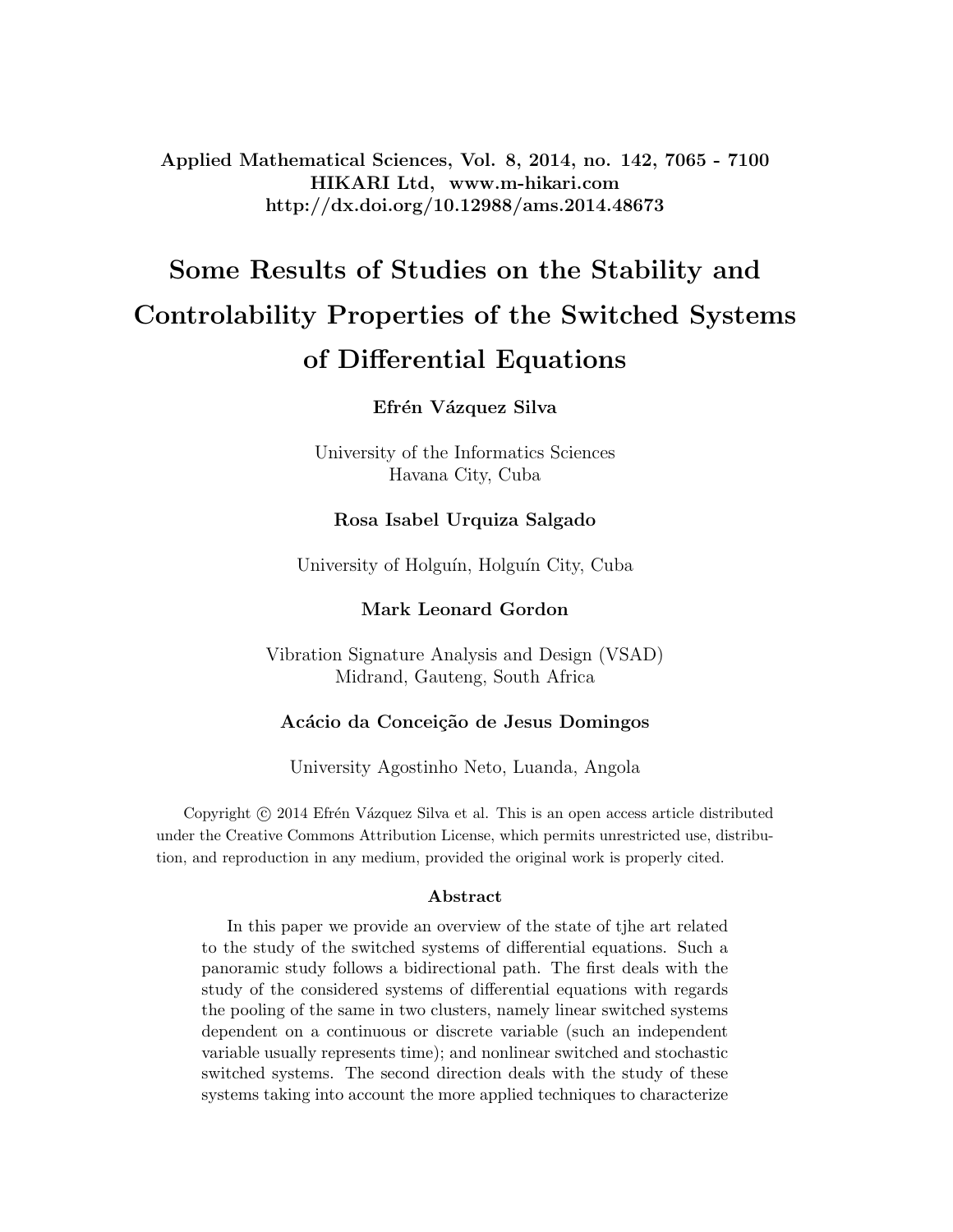the stability and controllability thereof. We also have presented bidimensional switched systems.

Mathematics Subject Classification: 34D20, 37C20, 34D10, 34D05, 93A30, 65C20

Keywords: Switched systems,  $H_{\infty}$  control, Lyapunov function, linear matrix inequalities

## 1 Introduction

The concepts of absolute stability,  $H_{\infty}$  control, super stability and others, usually derived for systems of ordinary and partial differential equations, are also applied to the switched systems of differential equations. Such systems are a particular case of hybrid systems, which are applied very broadly in Control Theory. The growing interest in the study of interconnected or switched is justified because many real-world processes (medical, biological, communication networks, etc.), are modeled through them. The next section in this paper is devoted to collect some of the most relevant results obtained in recent years mainly about continuous-time and discrete-time linear switched systems. Some important results on the study of nonlinear and stochastic switched systems are summarized in the third section. In section 4 we expose on the main techniques that have been applied to the study of switched systems. Finally, section 5 deals with a particular case of these systems, two-dimensional switched systems, which have also received special attention recently.

# 2 Linear continuous-time and discrete-time switched linear systems

In the case of this type of switched systems, we can refer to various publications. For example the work [2], this addresses the identification of linear switched systems from input-output data. The main challenge of this problem is that the data is only available as a mixture of observations generated by a finite set of different linear interacting subsystems, so that there is known, a priori which of the subsystems has generated the data. To overcome this difficulty a dispersed optimization approach is presented. The issue of the identification of each sub-model as a combinatorial optimization problem is formally raised. This is indeed an NP-complete problem that can be relaxed to a minimization (convex) problem with norm  $l_1$ . The author presents sufficient conditions for this relaxation to be accurate. The whole identification procedure allows extracting vector parameters (related to different subsystems)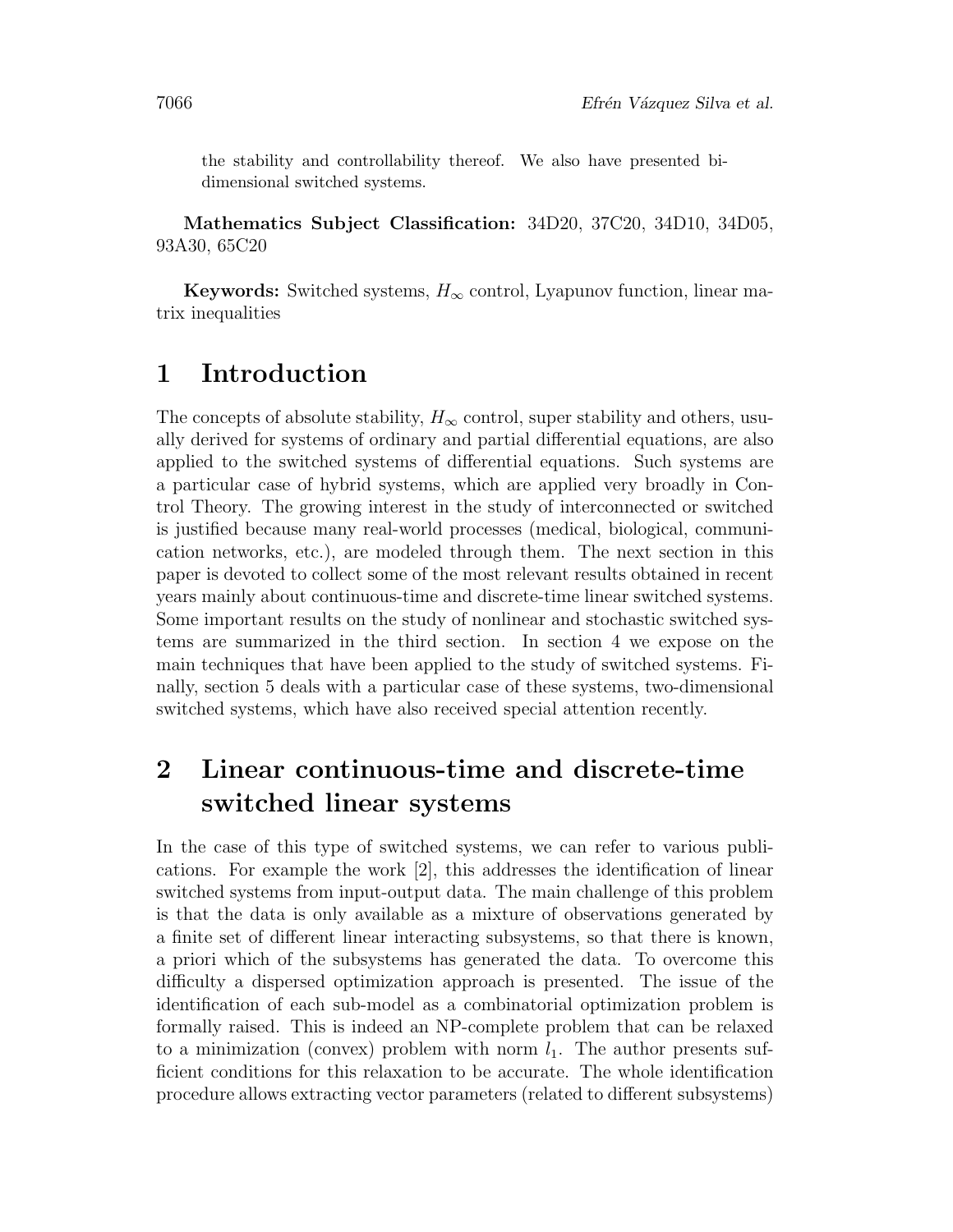one after another, without any prior pooling of data, according to their respective sub-models generators.

Article [4] addresses the problem of synthesis of the reconstruction of the state for linear switched systems. Based solely on the continuous output, an observer is proposed ensuring the reconstruction of all the state (continuous and discrete) in a finite time. For the design of the observer an exact sliding differentiator mode is used, which allows the convergence of the observation trajectories, in a finite time, to the actual trajectories. The design scheme includes both cases: zero control input and nonzero control input. While in [5] the authors address the problem of state observation for a class of switched linear systems with unknown inputs. The higher order observer proposed in sliding mode, provides a finite estimate of convergence for the continuous state vector of the system, despite the presence of unknown inputs. The design procedure, which assumes knowledge of the discrete state switched system is based on the principles of decoupling the disturbance and output hierarchical type observer. In order to confront the switching nature of the plant under observation, intentionall jumps (discontinuities) into the state space observer are forced. Implementing an additional observer allows reconstruction of unknown inputs, which can be important in the context of fault detection.

In [17] the problem of fault estimation and accommodation for a class of switched systems with time-varying delay is considered. An adaptive fault estimation algorithm is proposed, that can also be estimated as a constant or time-varying failure. Moreover, a delay dependent criterion is obtained in order to reduce the conservatism in the design of the algorithm for errors estimation. It is designed, on the basis of the errors estimation, a fault tolerant controller based on an observer, to ensure the stability of the closed loop system.

In the work [10] the global exponential stability to a class of neutral switched systems with delay of state varying in a time interval and two kinds of disturbances is investigated. Criteria based on linear matrix inequalities, dependent and non-dependent on delay to ensure exponential stability of the considered systems for any signal switching are proposed. One Razumikhin type approach and the Leibniz-Newton formula to find the stability conditions are applied. In this paper structured and unstructured uncertainties are considered. In the publication [12] the problem on optimal switching for linear switched systems is addressed. The uniqueness of the approach applied here, lies in describing the switching action by multiple control inputs. This allows one to include the switched system in a larger family of systems and apply the Pontryagin Minimum Principle for solving the optimal control problem. This approach does not impose any restriction on the switching sequence or on the number of such sequences. This is in contrast with the search of algorithms based on a fixed number of switching sequences that is set a priori. In this new approach,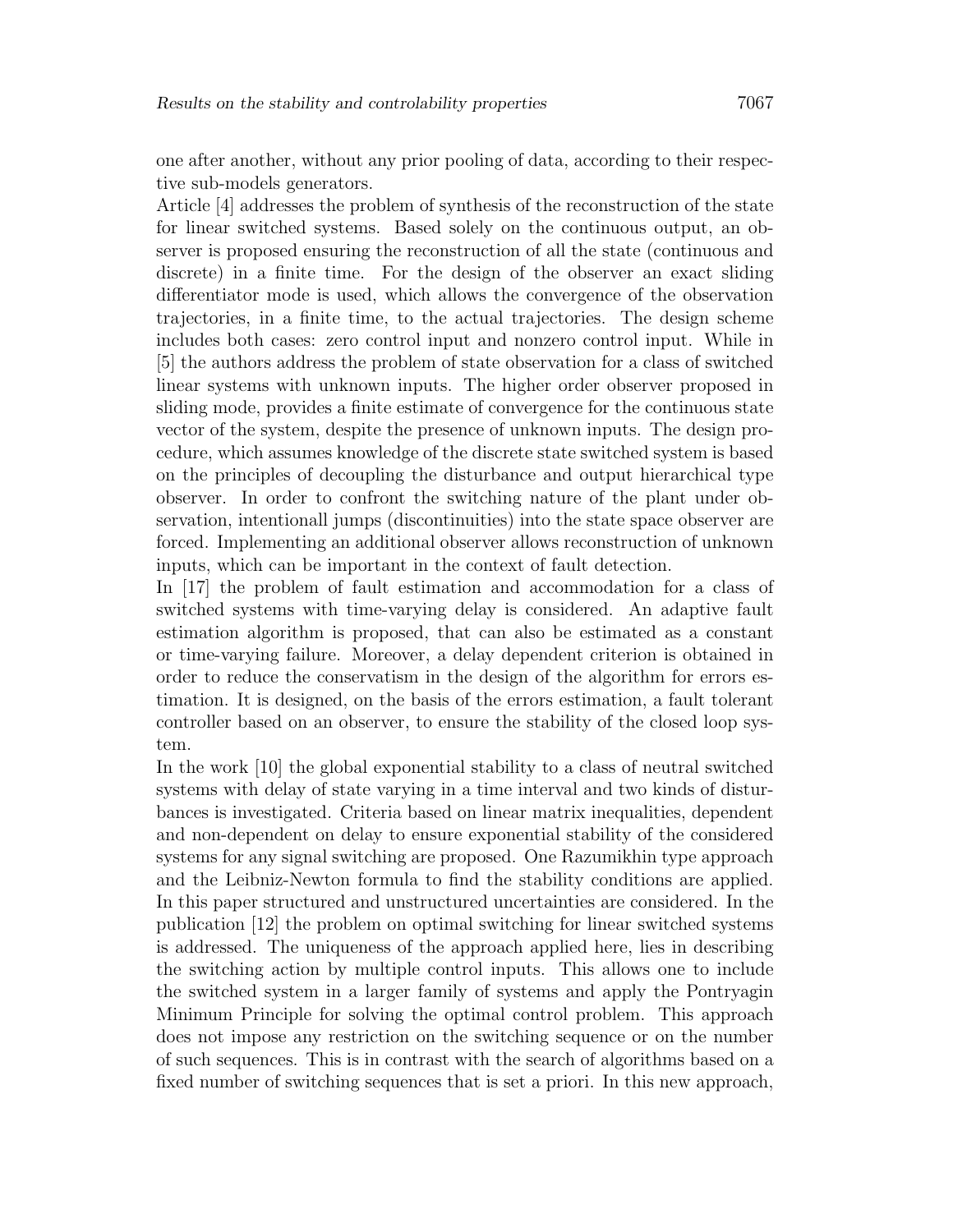the optimal solution can be determined by solving a two point boundary value problem.

In the article [14] the Small Gain Theorem for addressing linear switched systems is generalized. The authors develop a switching strategy that can guarantee the stability of the feedback interconnection of a linear switched subsystem and a linear perturbation with bounded norm. A new version of the Small Gain Theorem is especially important to resolve two different problems: the first is the possibility of improving the robustness of control feedback system properly handling the connections within a given set of linear regulators. The second problem is the design of a switching stabilization strategy for switched timedelay systems. These two cases are considered: state and switching output feedback. It is notable that, as sufficient conditions for the existence of a solution is of the delay-dependent type, they are less conservative compared to previous results reported in the literature.

In the article [20] the problem of optimal control for discrete-time switched systems is considered. This problem is formulated as an optimization problem involving both continuous variables and discrete variables, which can be transformed to a discrete optimization problem. A metric is introduced in the space of switching sequences, and a complete discrete appropriate function is constructed. Then an algorithm is developed that combines the method of complete discrete function and descent method to find the solution. In the work [24] the stability analysis and the design of switched system consistent of linear descriptor systems is developed, having the same descriptor matrix. When all descriptor systems are stable, it is shown that if the describer matrix and all the system matrices are commutative in pairs, then the switched system is stable under arbitrary switching . This is an extension of the well-known result of the authors K. S. Narendra and Balakrishnan J. (see [58]) for linear switched systems with phase space models for descriptor switched systems. Under the same condition of switching it is also demonstrated that in the case when all descriptor systems are unstable, if there exists a stable convex combination for unstable descriptor systems, then it is possible to establish a class of switching laws which stabilizes the system. Finally a brief discussion on how to obtain the stable convex combination by efficiently solving a matrix inequality, and the relaxation of switching condition for the stabilization of the connection system is made.

In the work [28] the singular value decomposition for a class of time-dependent linear systems is considered. The class considered in this paper describes linear switched systems controlled by time. On basis of an adequate description of input-output data, the method for the calculation of singular values and singular vectors is obtained. The singular value decomposition allows one to characterize the input and output dominant signals key, using singular vectors that form orthogonal systems in input-output space. This decomposition is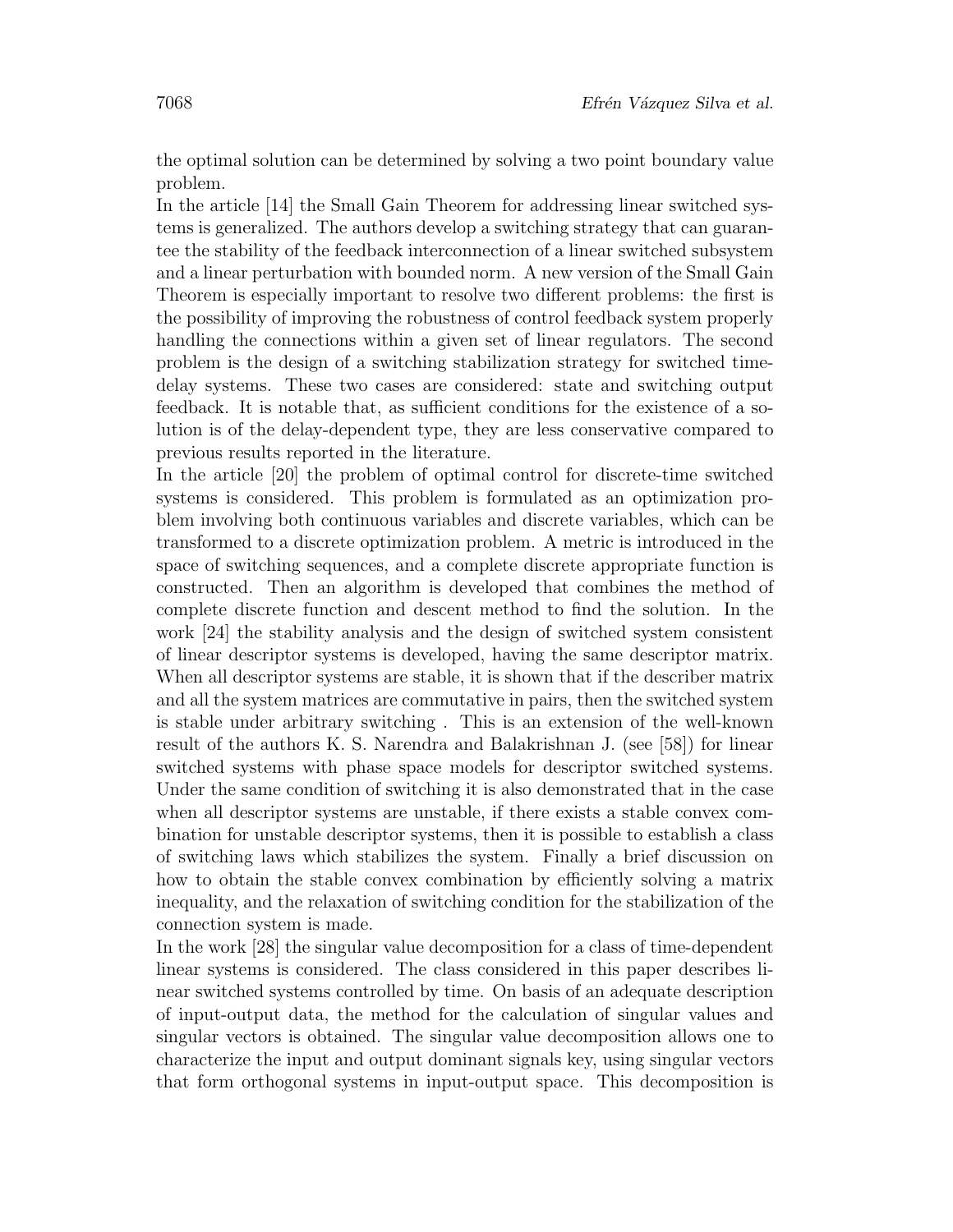then applied to the switched linear systems to improve transient response. In [30] a design problem of robust stabilization for an uncertain class of switched linear systems through controllers of variable gain is discussed. Uncertainties are taken in to consideration and are assumed to satisfy the condition of accordingly, and switching between the subsystems is determined by using the nominal system. The proposed controller for the robust stabilization consists of a commutation rule, a state feedback law with a matrix of constant gain, and a state feedback law with a matrix of variable gain in tune with adjustable parameters. Here a method is presented in order to design the general switching rule, the feedback gain matrices and the adjusting law of the adjustable parameter. Also in [32] a weak characterization of distinguishable of two controlled linear systems is obtained. Furthermore, the observability of a linear system which is controlled by special switching is considered, and the necessary and sufficient conditions for observability are obtained too.

In the article [34] the author applies the concept of super-stability of linear switched systems, as a particular case of time-dependent linear systems. He introduces a generalized concept of super-stability, applied to complex matrices, and extended super-stability, in order to get a new result that guarantees asymptotic stability of a switched system under arbitrary switching. This work also discusses the relationship between sets of extended super-stable matrices, and sets of stable and simultaneously triangulable matrices. Ibeas shows that the stable triangulable matrices constitute a proper subset of the set of extended super-stable matrices, noting that the stability result presented is a generalization of previous stability theorems, well known for broader class of switched dynamic systems.

In the paper [66] a suitable type La Salle principle is applied to continuoustime linear switched systems to characterize invariant sets and their associated laws of change. An algorithm to determine algebraically these invariants is also proposed. The main novelty of this approach is that it does not require any average dwell time condition on switching laws. As it is not focused on restricted classes of control, it can describe the asymptotic properties of the switched systems considered.

In [38] the efforts are devoted to the derivation of stability delay-dependent criteria, under a switching law promoted by the state for switched delaydependent systems. A linear state transformation is introduced to transfer to the switched system with time delay, and the Lyapunov-Krasovskii functional is applied to analyze the stability of these systems. This method can be applied to all cases in which the individual switched systems are unstable.

In the case of paper [39], a concept of  $L_2$ -gain vector for switched systems is presented. Each subsystem does not necessarily have  $L_2$ -gain in the classic sense, but is supposed to have individual  $L_2$ -gain during any interval of time when the subsystem is active. Then the stability is obtained from this vector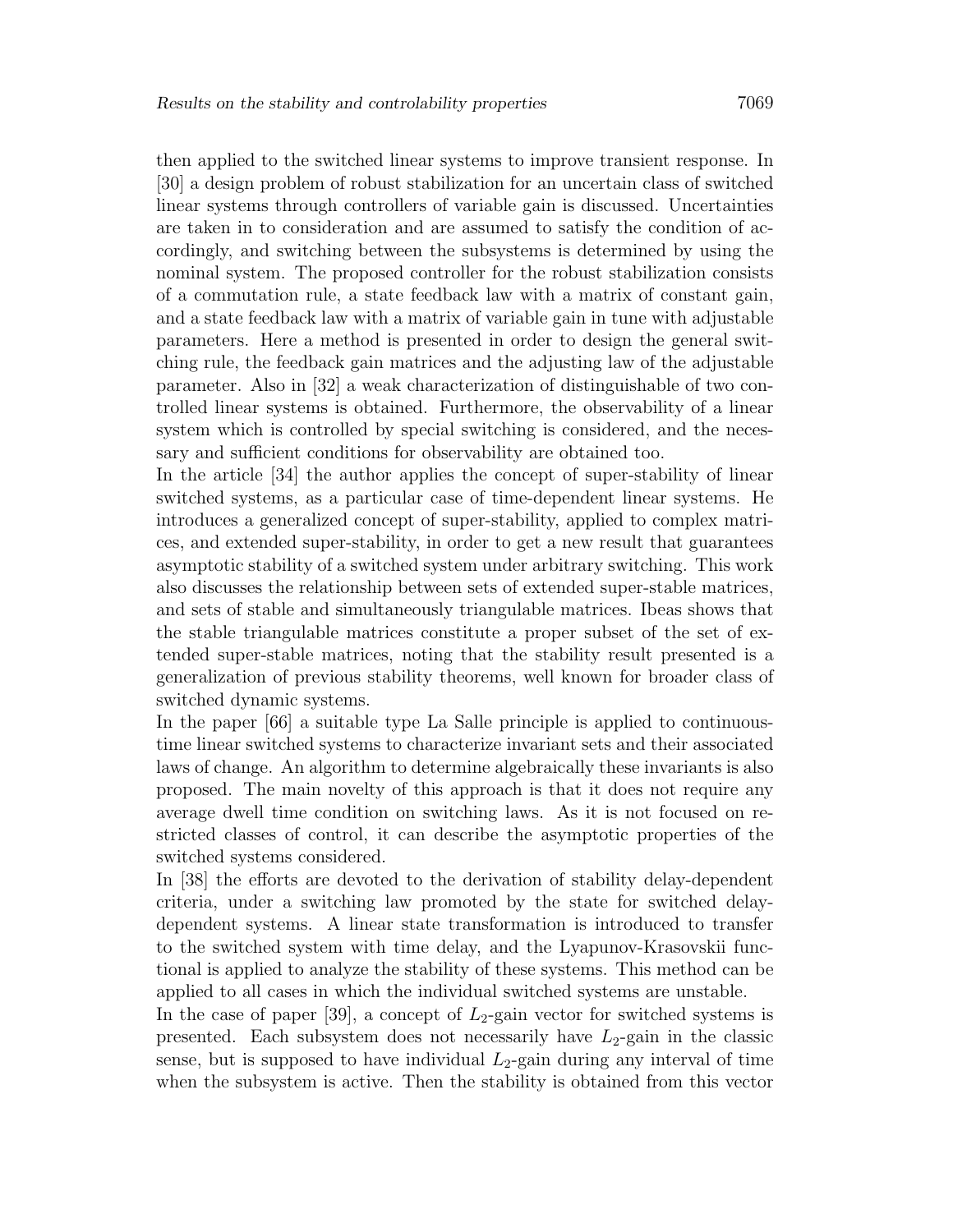of  $L_2$ - gain under some constraints for inactive storage functions. Asymptotic stability is also achieved if the observability in the norm property in a small time is also imposed. A theorem of small gain for feedback switched systems with  $L_2$ -gain vector guaranteed for each subsystem also is proved. The small gain condition is given in terms of the  $L_2$ -gains of the coupled active subsystems and the changes of the inactive storage functions. A design method of the switching law is also obtained to achieve the  $L_2$ - gain vector.

The model reduction is also addressed in [47], in this case for a class of linear discrete-time switched systems with polytopic uncertainty. This paper initially explores the stability criterion for general switched discrete-time systems, and then the approach of dependence for the considered systems in the model of reduction of the solution is introduced. A reduced-order model is constructed and the corresponding existence conditions are derived through linear matrix inequalities of the formulation type. Admissible switching signals and the desired matrices of the reduced model are consistently obtained from such conditions so that the system for errors of the resulting model is robust, exponentially stable and has an exponential  $H_{\infty}$  performance.

A powerful approach for the analysis of the stability of the switched continuoustime systems is based on the use of Optimal Control Theory to characterize the "most unstable" switching law. This reduces the problem of the stability determination under arbitrary switching to analyzing the stability for specific the "most unstable" switching law. For discrete-time switched systems, the variational approach has received considerably less attention. This approach is based on the use of a necessary optimality condition of first order as a maximum principle, and usually this is not sufficient to fully characterize the "most unstable" switching law. In the paper [56] a simple and autonomous derivation of a necessary optimality condition of second order, for discrete-time bilinear control systems is proved. This provides new information that can be derived using a maximum principle of the first order. Likewise several applications of this principle to analyze the stability of discrete-time linear switched systems of the second order are demonstrated.

In [59] the stabilization of linear commutated systems with bounded inputs is considered. The authors design admissible evaluations of linear states and the switching law that has a minimum dwell time for the stabilized system. Initially, for each subsystem with restricted entries a linear state feedback stabilizer and an invariant set of the closed loop system are simultaneously constructed, so that input constraints are satisfied if and only if the states of the closed loop system are provided in this set. Then, by constructing a quadratic Lyapunov function for each closed loop subsystem, the minimum dwell time is deducted and switching strategy based on this time, to ensure the stability of the system are presented.

The authors Qing-Kui, Jun Zhao, Xiang-Jie and Dimirovski in [65], investi-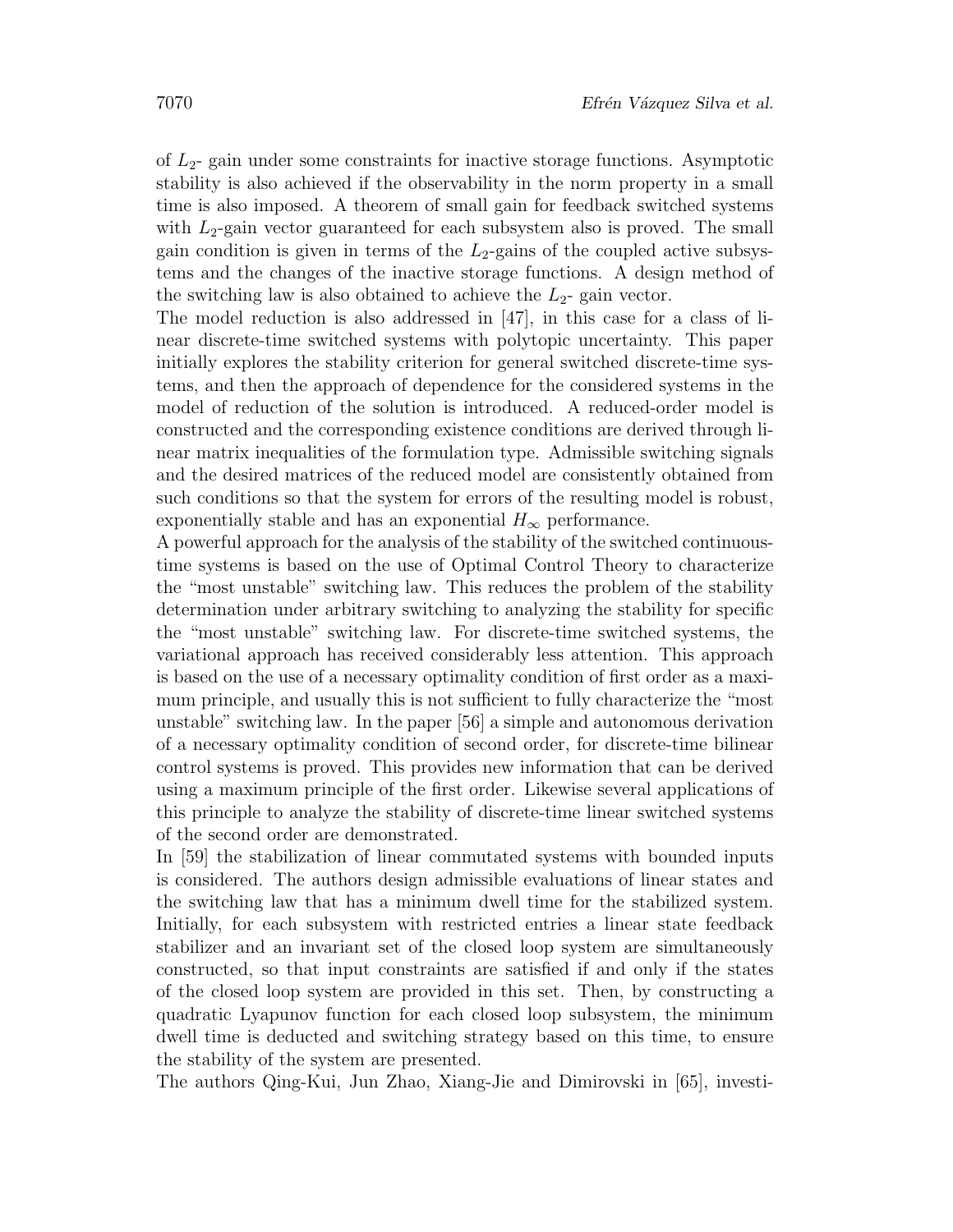gate the problem of tracking control based on an observer for linear switched systems with variable time delay. They consider the possibility of designing switching control laws based on measurable outputs, when states are not available. For this they use the switching method based on hysteresis of a single Lyapunov-Krasovskii functional for stability analysis and controller design. When introducing the system descriptor approach, the consideration of mixedmode is avoided, since  $x(t)$  can be viewed as a state variable, and therefore it is not necessary substituting this function wherever it be, on the right-hand side of the system. The formula of variation of constants is used to overcome the difficulties caused for the estimation error and exotic disturbance. The scheme used, free of weighting matrix, facilitates the stability analysis and control of the synthesis.

Referring to switched linear models, using the notion of a switching interval, in [67] the posterior distributions of all parameters in the model are obtained. This includes the start and end points of the switching interval and the parameters that determine the nature of the switching. This is done by studying three cases of the problem: a permanent switching on a finite interval, a permanent switching in an infinite interval, and a temporary switching in a finite interval. The analysis is general in the sense that it can be applied to any problem that can be formulated as a linear model.

The work [69] is devoted to the study of controllability and observability for impulse and linear switched systems. First, some new results are derived on the variation of parameters for these systems. Thus, less conservative sufficient conditions, and conditions for controllability and observability of the state of such systems are established; and for systems without impulsive input control, necessary and sufficient conditions for controllability and observability are obtained. In the work [70] global stabilization method is proposed for a class of plane systems with input constraints of saturation type using state feedback and a switching strategy. The effectiveness of the method for analyzing the characteristics of the trajectories of second-order linear systems with input saturation was proved.

In real systems there are physical constraints such as voltage limitations imposed on the switches, or restriction state due to system structure. The violation of these restrictions may cause instability or, in the worst case, cause bad operation. In [71] an algorithm for multimodal controllers in switching, using the method of predictive control of the model is proposed. The problem of robust stability of uncertain systems with multiple delays of switching, resulting from failure of the switch, is discussed in [74]. Based on the approach of average dwell time a suitable set of switching signals in this paper is designed, using the relation between the total activation time for the stable and the unstable subsystem. First, it is shown that the resulting closed loop system is robust and exponentially stable for some allowable upper bound of delays, if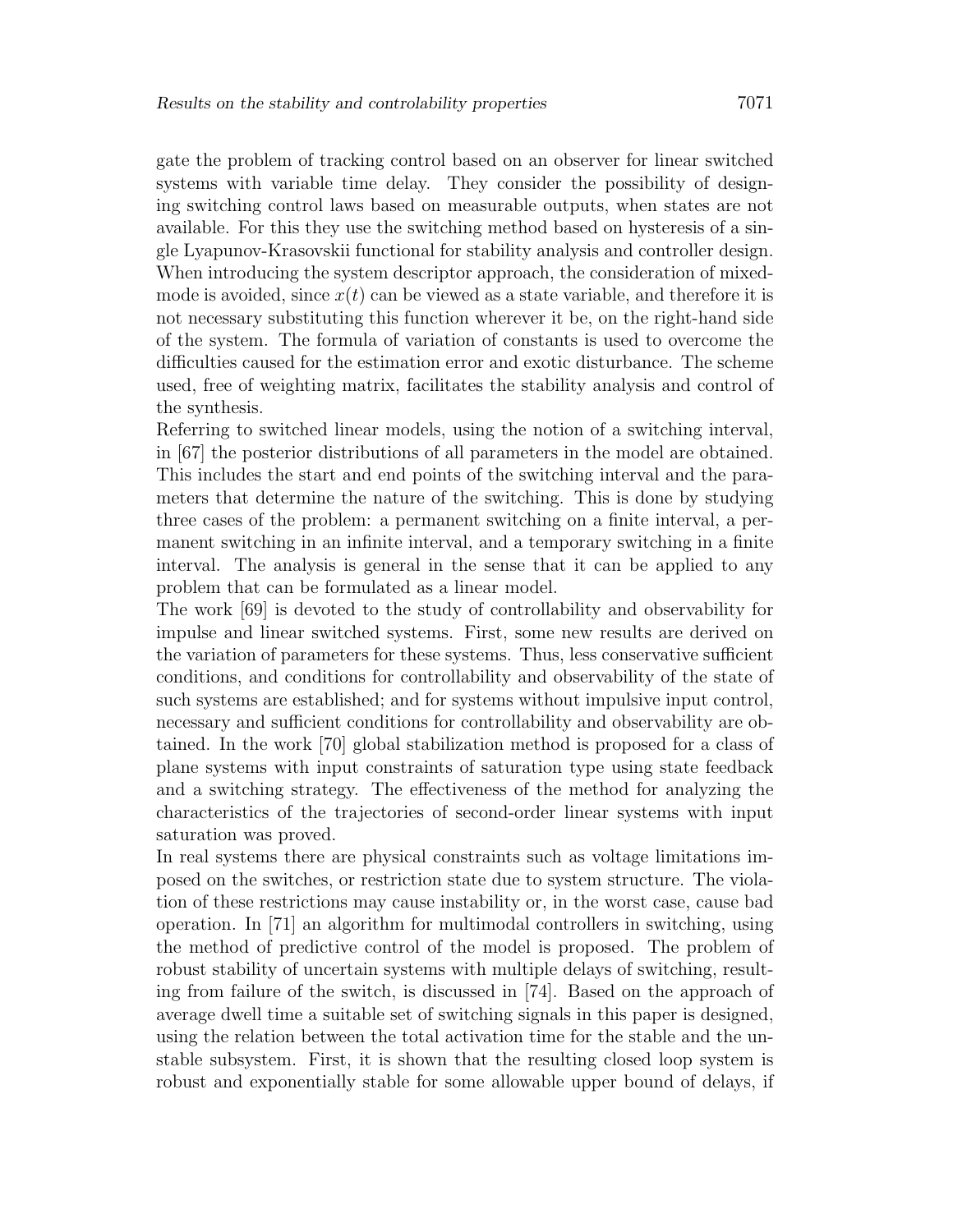the nominal system with zero delay is exponentially stable under these switching laws. It is proved particularly that a maximum upper bound to the delay can be obtained from the linear matrix inequality. Also in [76] the problem of control of switched linear systems with input saturation is considered. Here is presented a synthesis method based on the minimum dwell time switching together with saturated feedbacks. Sufficient conditions for stability in terms of linear matrix inequalities are also proposed. Moreover, in [79] the questions about stability in finite time analysis, and the stabilization of a linear continuous-time connection system are addressed. The authors propose several sufficient conditions for finite time boundedness and the stability of the system. By comparing the obtained results, it is shown that while most known is the information on the switching signal, fewer conservatives results can be derived. Then, based on the results of stability analysis of finite-time controllers, static state and dynamic output feedback controllers for linear switched finite-time systems, which stabilize linear connection systems are designed.

In [85] a recent study on the practical stabilization of discrete-time switched systems it is continued. In this paper, after briefly reviewing some notions of practical stabilization, a sufficient condition is proved for the asymptotic practical stabilization. Then attention is focused on a class of switched discretetime systems, namely affine switched systems, and an approach to estimate the minimum bound for practical stabilization it is presented. Based on this approach, several new sufficient conditions are also presented for asymptotic global practical stabilization of one class of such systems. As such classes of systems of this type are often derived by polling continuous-time switched systems, some preliminary results on the relationship between affine switched discrete-time and continuous-time systems are finally presented.

The article [88] deals with the problem of the existence of a common positive linear Lyapunov function for positive switched linear systems with stable and switchable, two by two, subsystems. Here three families of such systems are considered: composed of continuous-time subsystems only; of discrete-time subsystems only; and mixed continuous-time and discrete-time subsystems, respectively. It is shown that a positive linear common Lyapunov function can always be constructed for the underlying system, regardless of whether subsystems are discrete or continuous-time or of the mixed type. First the case when the number of subsystems is two is considered, then the obtained result spans for the general case.

An interesting result for linear discrete-time switched systems is [91]; in this paper the characterization of the asymptotic stability for this class of systems was studied. First the system dynamics to a symbolic configuration under the framework of symbolic topology is translated. Then, using ergodic measure theory, an estimation of the lower bound of the Hausdorff dimension of the set of asymptotically stable sequences is obtained. It is demonstrated in the pa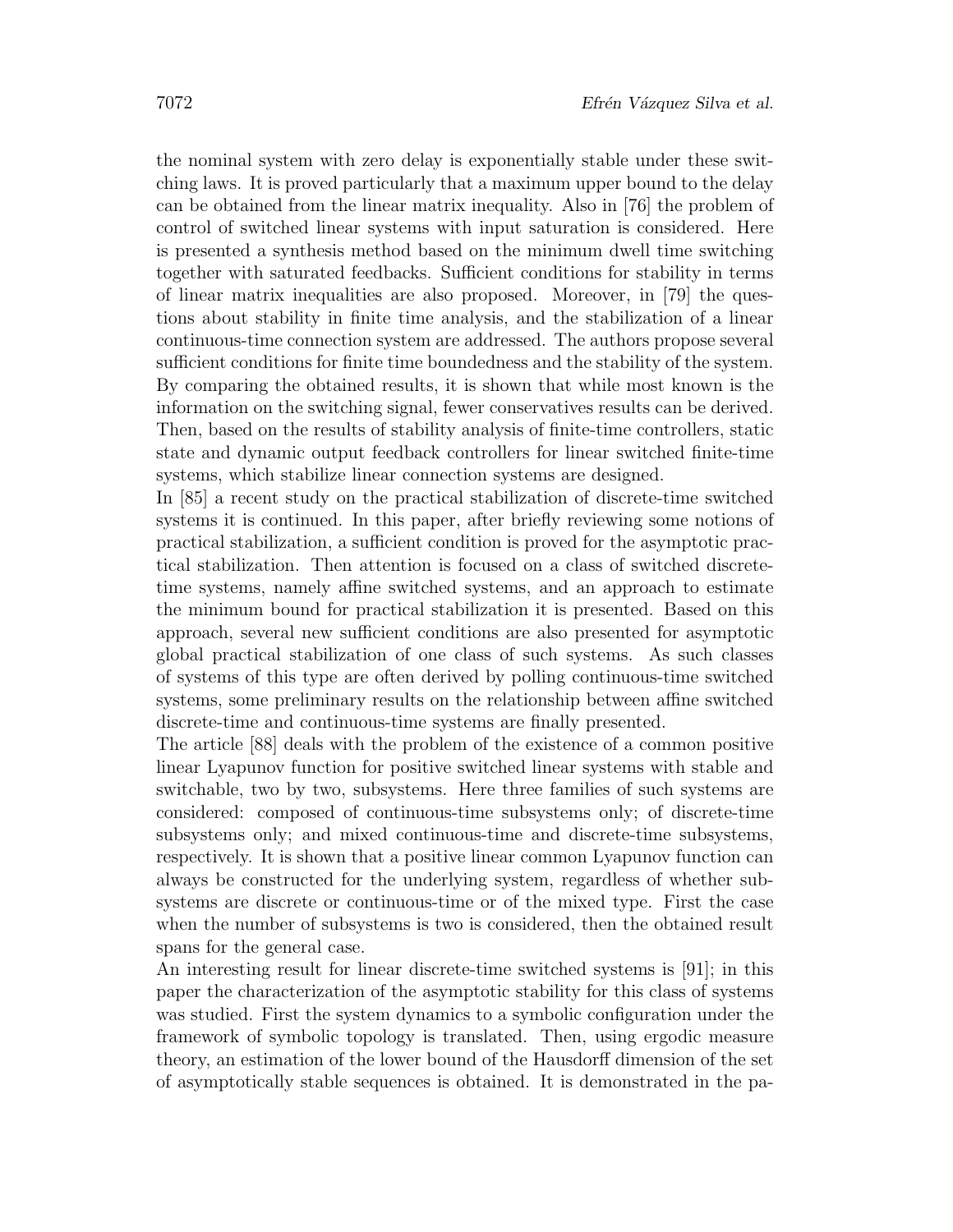per that the Hausdorff dimension of the set of asymptotically stable switching sequences is positive if and only if the corresponding linear switched system have at least one asymptotically stable switching sequence. This result reveals an underlying fundamental principle: under condition that the switching to be arbitrary, a linear switched system or possesses a countless number of asymptotically stable switching sequences or does not have any of them. The authors also obtained frequency indices and densities to identify sequences of asymptotically stable switched system.

In [94] the equivalence between several issues: switched convergence, asymptotic stability and exponential stabilization for linear switched systems on which no force acts is established; and implications for the problem of optimal switching in inifinite time are discussed. The author shows that for a general cost function under mild assumptions, the finiteness of the optimal cost is equivalent to the asymptotic stability of the switched linear system. Finally, the equality between the optimal costs for the switched system and the corresponding relaxed differential inclusion is proved. The same author, in the work [95] addresses some issues of robustness for a class of linear interconnected systems with nonlinear disturbance; he illustrates that the switching law based on state-space-partition- known can lead to chattering in the case that systems are subjected to disturbances. To overcome this, he proposes a change in state feedback law to a set of level different from zero. The author also proves that this new switching law can prevent chattering. A change law based in an observer with good robustness performance in order to direct the switched system towards stability is also proposed.

Sun Zhendong in [96] studied the phenomenon of stabilization of switched linear discrete-time systems. Here the author proposes, based on the abstractionaggregation methodology, a feedback state law, for switching, of the "smart trajectory" type, which is a concatenation of feedback state for a finite set of switching trajectories each defined over a finite interval of time. The author proved that this set is universal in the sense that any stabilizable linear switched system admits a stabilizable switching law. Then a computer procedure is developed to calculate the stabilizable switching law in this set.

The traditional approach to design a controller for each subsystem of a switched system will increase the complexity of controller, therefore, at [97] sufficient conditions for design an uniform feedback controller for linear switched systems are obtained, and this common controller can be used for all subsystems. Thus, in this paper the problem of stabilizing the output for a particular class of linear switched systems under this uniform feedback controller has been studied.

Other papers devoted to studying linear switched systems are, for example: [73], [61], [89], [72], [53], [31], [45], [34], [19], [29], [40], [57], [68], [80], [83], [84], [90], [98]. These reports will be tackled in subsequent sections.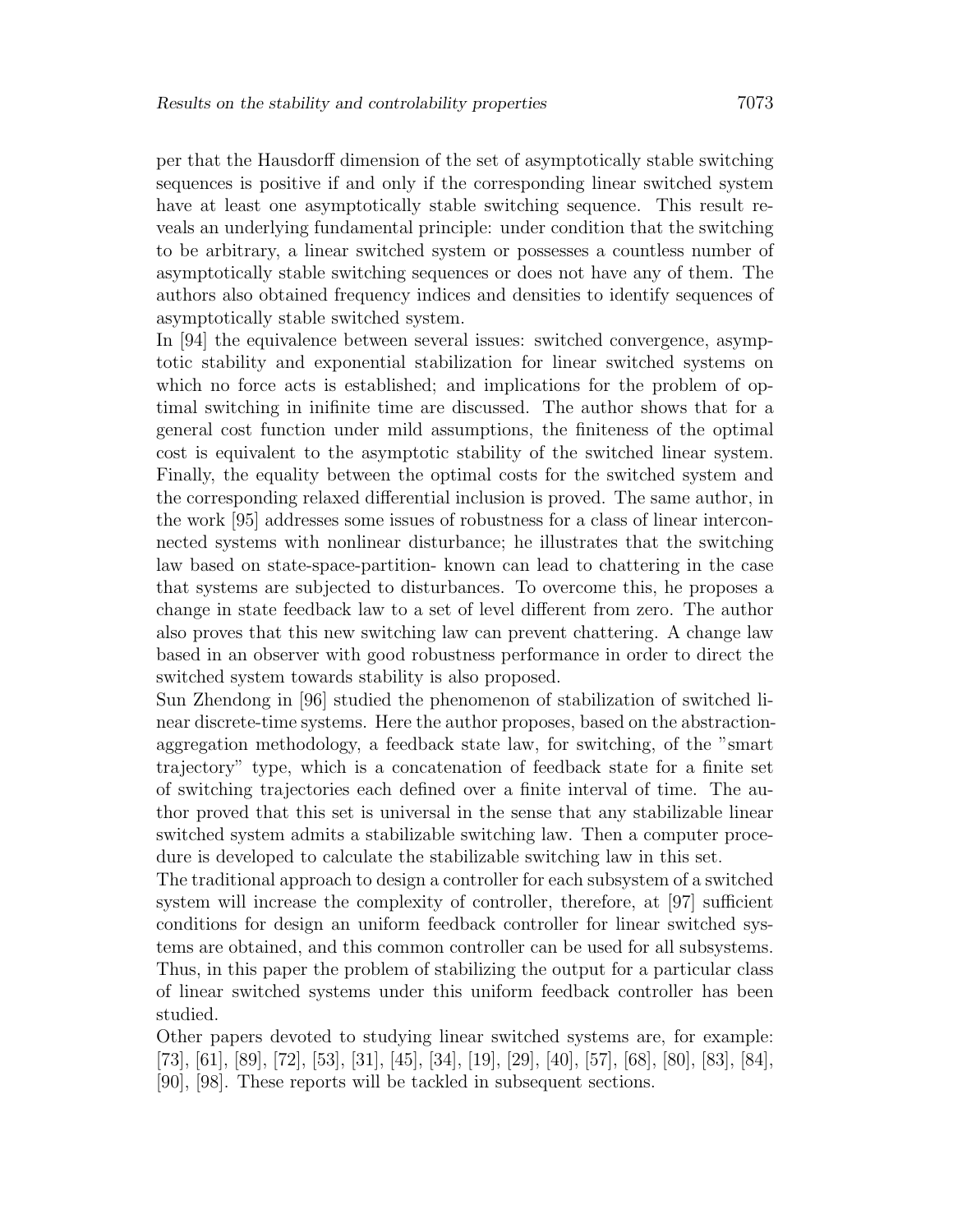### 3 Nonlinear and stochastic switched systems

Nonlinear and stochastic switched systems have been less covered by the scientific community, as their characteristics, together with the switching itself, makes it much more complex and inaccessible. However, there have also been dedicated research efforts. In this sense we can highlight the paper [1], which focuses in the regularization technique of the proximal point for a class of optimal control processes, governed by affine switched systems. Here switching of the control systems described by nonlinear ordinary differential equations, which are affine respect to the input is considered. The affine structure of dynamic models in this study establishes some continuity/proximity properties, and permits to consider these models as a convex control systems. In this paper it is proved that, for some classes of cost functional, the associated optimal control problem corresponds to a conventional convex optimization problem on a suitable Hilbert space. The latter problem can be reliably solved using standard optimization algorithms and consistent first-order regularization schemes. A numerical conceptual approach based on the classic gradient type method and proximal point techniques, is particularly proposed.

In the article [9] the design of the switching signal (switching law) for robust global exponential stability of nonlinear switched systems is investigated. Here criteria based on linear matrix inequalities and dependent on delay, to design the switching signal and ensure global exponential stability are proposed. Unweighted matrices and nonnegative inequality approaches are used to arrive at less conservative stability results.

Filipovic, in [22] proposes a method for the stability analysis of deterministic switched systems. The author introduces two examples of motivation (the unholonomic system and the limited pendulum). The finite collection of models comprises nonlinear models, and the switching sequence is arbitrary. It is assumed that there is no jump in status at the instant of change, and there is no periodic behavior, ie there is a finite number of switches in each bounded interval. For the analysis of such systems multiple Lyapunov functions are used, and the global exponential stability is demonstrated. The author shows that the exponentially stable equilibrium of the systems is relevant for practice, because such systems are robust against disturbances. Methods based on the Lyapunov stability theorem, to study the stability and design of the switching law for nonlinear fuzzy switched systems of the Takagi-Sugeno type, with switching caused by the state, are presented in [37]. Furthermore, these methods can be applied to cases in which all the individual systems are unstable. Parallel distributed compensation is used to design fuzzy controllers based on the diffuse models of the Takagi-Sugeno type. The stability analysis is reduced to a problem of finding a common Lyapunov function for a set of linear matrix inequalities.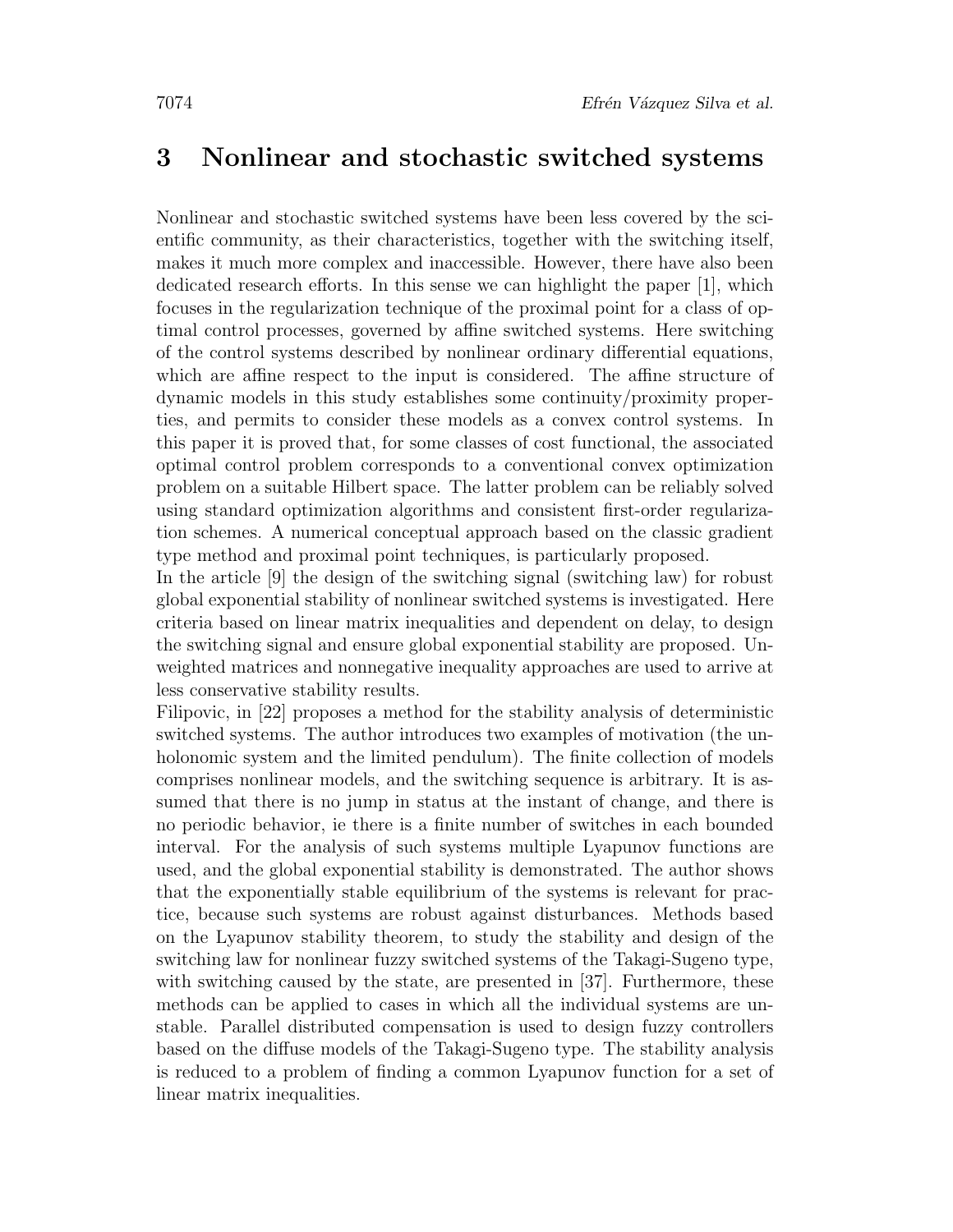In the work [42] a new method for dealing with the problem of robust  $H_{\infty}$  control for a class of switched systems with nonlinear uncertainty, using a sliding integral mode of control is developed. A robust  $H_{\infty}$  integral sliding surface is constructed, so that the sliding mode is stable and robust, with a prescribed disturbance attenuation level, for a class of switching signals with average dwell time. Furthermore, variable structure controllers to keep the switched system (your state) on the sliding surface from the initial moment are designed.

The article [50] is dedicated to the development of a decentralized approach to the robust stability and the problem of stabilization of a class of continuoustime switched systems with nonlinearities and with bounded uncertainties within a cone. This class consists of nominally linear coupled subsystems with unknown state but bounded variable time delay. The authors show that multiple schemes of switching ontrollers provide an effective and powerful mechanism to deal with complex systems. A decentralized structure dependent on delay, which ensures global asymptotic stability with local attenuation of the disturbance at subsystem level is developed. A decentralized control switching scheme based on state feedback, to ensure global stabilization of the system with bounded  $L_2$  performance is then the onstructed.

The stability properties of singularly perturbed switched systems with time delay and impulsive effects are studied in [54]. In this work it is assumed that such systems are constituted by both unstable and stable subsystems. Some stability criteria are established by using the technique of multiple Lyapunov functions and the average dwell time approach. The results show that impulses contribute to the goal of obtaining stability properties even when the system consists only of unstable subsystems.

A polynomial approach is presented in [55] to deal with the stability analysis of nonlinear switched systems under arbitrary switching, using dissipation inequalities. It is shown that a representation of the original problem as a polynomial continuous system allows one to use the dissipation inequalities for the stability analysis of polynomial systems. With this method, and from a theoretical point of view, an alternative way to find a common Lyapunov function for switched nonlinear systems is provided. The article [60] presents an approach to the reconstruction of the robust state to a class of non-linear switched systems affected by uncertainties in the model. Under the assumption that the continuous state is available for measurement, an approach is presented based on concepts and methodologies derived from the theory of sliding mode control. With measurements of the state free from noise, the time required to reconstruct the discrete state, after a transition, can be made arbitrarily small by sufficiently increasing a certain observed tuning parameter. The article [63] addresses the stabilization bounded input-bounded output type of switched piecewise linear systems in the presence of delays and nonlinear disturbances. On the basis of a quadratic piecewise Lyapunov function,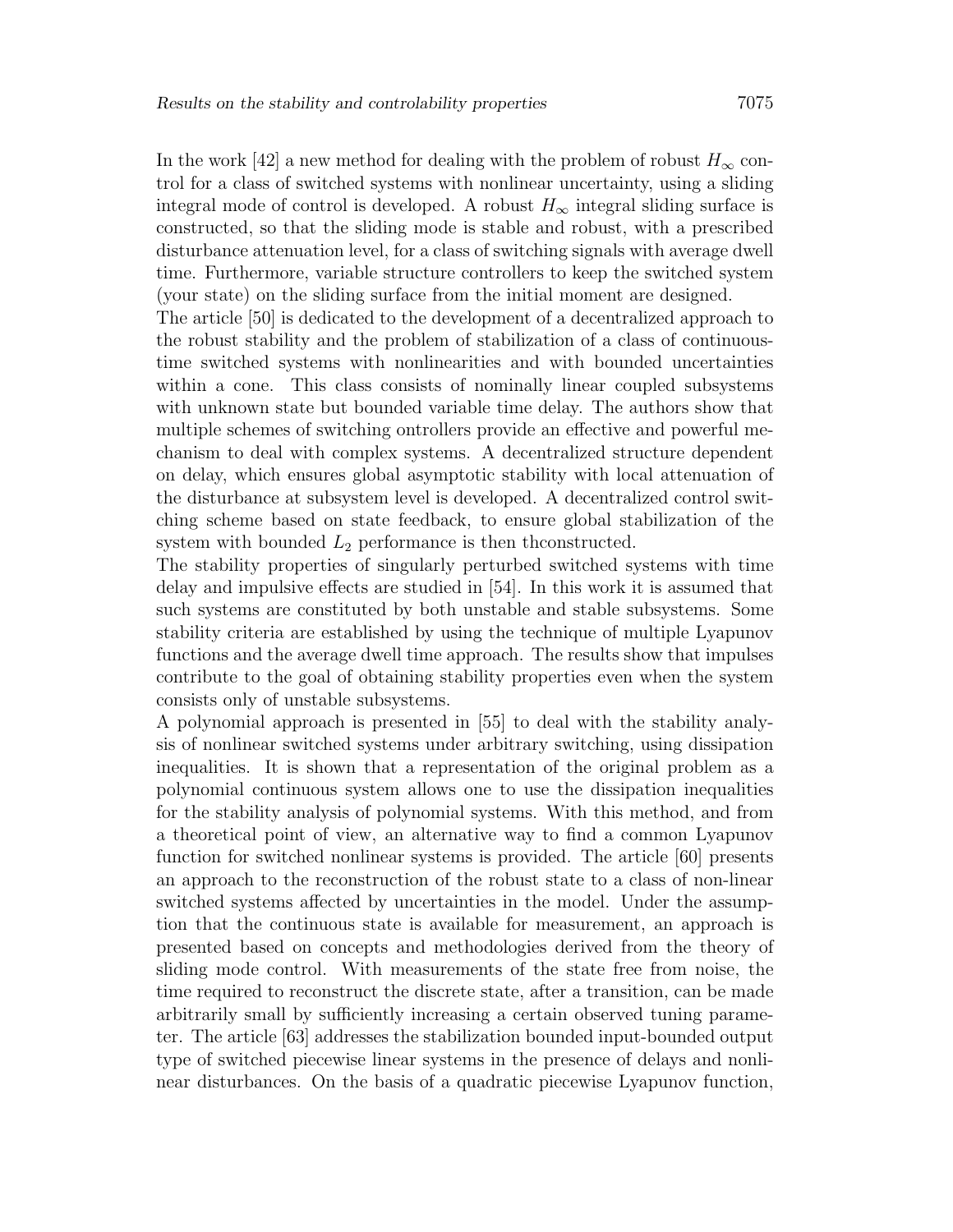the main contribution of this work is to obtain sufficient conditions of stabilization bounded input-bounded output type as an algebraic matrix Riccati equation. Robust quadratic stability for such systems is also discussed.

A new analysis of the stability of impulsive switched systems with time delay, with subsystem is not necessarily stable, is presented in the work [75]. A sufficient condition for the uniform asymptotic stability for nonlinear impulsive switched systems is obtained. Using these results and the minimum (maximum) time of permanence, an easily verifiable condition on uniform asymptotic stability for linear impulsive switched systems with time delay is derived. In this paper the synthesis of control is also is discussed.

Finite time stability refers to, not limiting the system for a finite fixed time interval. For switched systems the stability property in finite time can be affected significantly by the switching behavior; however, this has not been considered in most of the investigations. In the work [78] stability analysis in finite time and stabilization problems of switched nonlinear discrete-time systems are addressed. First sufficient conditions to ensure the existence of a class of nonlinear discrete-time switched systems, subject to a disturbance in finite time, bounded in norm and under arbitrary switching are given. Below, these results are extended to switched nonlinear discrete systems,  $H_{\infty}$  unbounded in finite time. Finally, based on the results for unboundedness in finite time, a feedback state controller for the  $H_{\infty}$  stabilization of a switched, nonlinear, discrete-time system, in finite time is designed.

In the article [86] the problem of stabilization of a class of nonlinear time delay switched systems is investigated. Using the Principal Differential Value Theorem, nonlinear switched systems become linear systems dependent on a parameter. By using the multiple Lyapunov function approach and the principle of convexity, and by means of observer-based output feedback, a sufficient condition for stabilization is proposed for the original system, which is expressed in terms of linear matrix inequalities. In addition, the control method is extended to a class of nonlinear switched systems with uncertainties bounded in the norm. A new sufficient condition is proposed, which ensures that the class of undetermined switched system to be asymptotically stabilizable.

In [87] the matter of stabilization of switched nonlinear systems, with passive and not passive subsystems, is discussed. For any given average dwell time, if the rate of the total activation time of passive subsystems, in some interval time, is greater than any given constant, no matter how small this is, then the feedback controllers can be designated with respect to the mean dwell time and the rate of activation time of passive subsystems, to achieve exponential stabilization.

Other works in which nonlinear switched systems include are studied: [92], [62], [3], [33], [81], [99].

Researchers Feng Wei, Tian Jie and Zhao Ping study in the article [21] dis-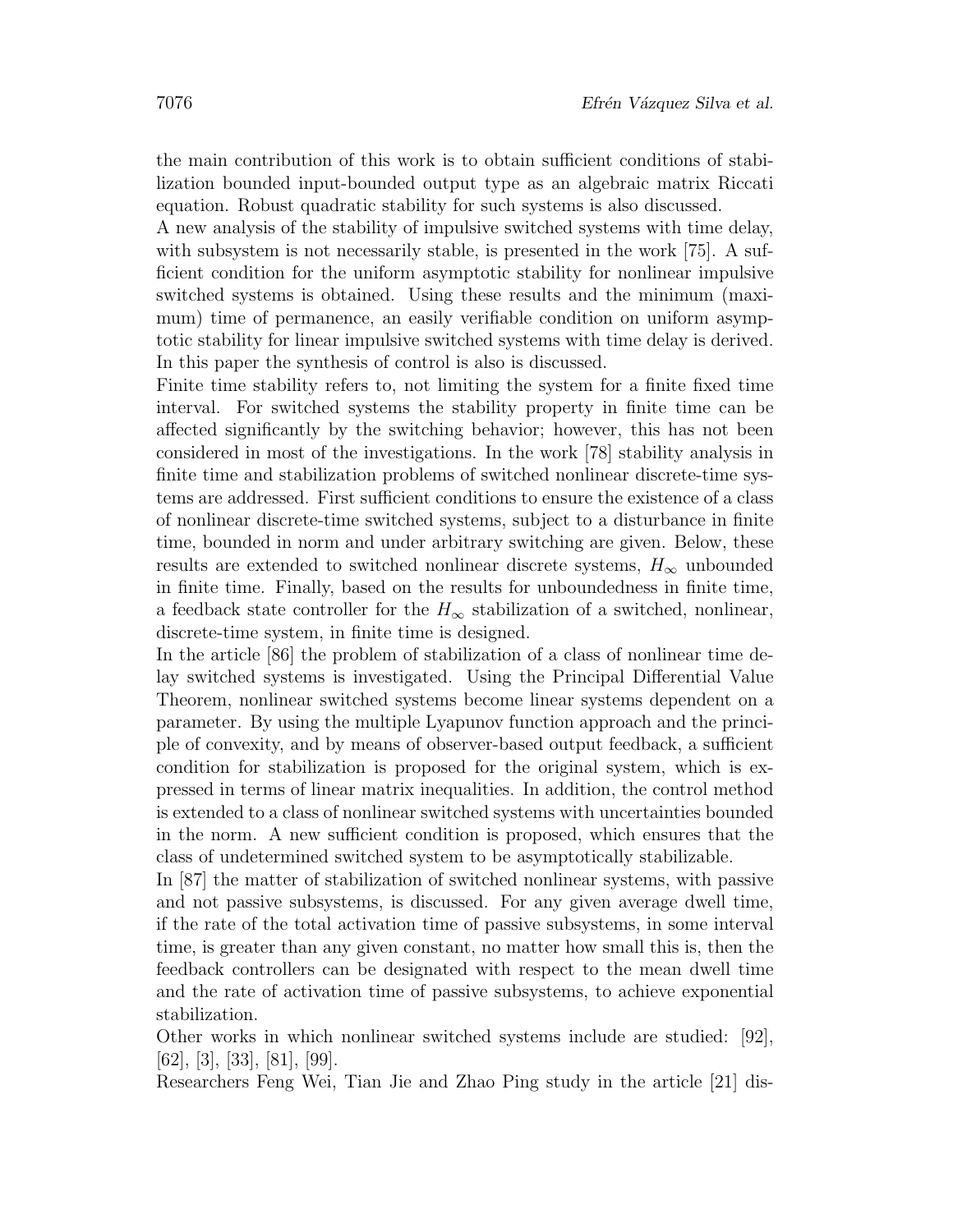cuss a class of stochastic switched systems, instant stability and the stability of the test trajectory, respectively, and they make two main contributions. First, based on accurate estimates of the powers of a solution of special nonswitched stochastic system using the concepts of a Lyapunov function and describing the switching laws with the average dwell time and the subsystems, they proved three sufficiency theorems for  $p$ -th instantaneous stability for stochastic switched systems. And secondly, for the stability of the test trajectory of such systems they obtain two sufficiency theorems based on the results of the *p*-th instant stability, for  $p > 2$  and  $p = 2$ , respectively.

In [77] a quadratic optimal control problem for discrete-time linear stochastic switched systems, with no autonomous subsystems disturbed by gaussian random noise is studied. The objective is to design, jointly, a deterministic switching sequence and continuous feedback law in order to reduce the expectation of a quadratic cost function of finite horizon. Both the function and the optimal control strategy are characterized analytically. In the paper a numerical relaxation framework is developed to efficiently calculate a control strategy with a guaranteed performance of upper bound. It is also shown that by choosing the relaxation parameter sufficiently small, the performance of the resulting control strategy can be made arbitrarily close to the optimal one.

And finally, [82] has shown that it is not true that the conjecture that stability of periodic switching implies absolute asymptotic stability of infinite random products of a finite set of square matrices. This paper shows that this conjecture is valid in terms of Markov probabilities. In particular, let be  $S_k \in$  $\mathbb{C}^{n \times n}$ ;  $1 \le k \le K$ , K matrices given arbitrarily, and  $\sum_{K} = \{(k_j)_{j=1}^{+\infty} \setminus 1 \le k_j \le k_j\}$ K for each  $j \geq 1$ , where  $n, K \geq 2$ . They studied the exponential stability of the following discrete dynamic switching time  $S: x_j = S_{k_j} \cdots S_{k_1} x_0, j \ge 1$  and  $x_0 \in \mathbb{C}^n$ , where  $(k_j)_{j=1}^{+\infty} \in \sum_{K}$  may be a sequence of arbitrary commutations. For a row probability vector  $\mathbf{p} = (p_1 \cdots p_K) \in \mathbb{R}^K$  and an irreducible Markov transition matrix P in  $R^{K \times K}$  with  $p^P = p$ , is denoted by  $\mu_p$ , P the Markov probability on  $\sum_{K}$  corresponding to  $(p, P)$ . Using symbolic dynamics and ergodic-theoretical approaches, we show that if  $S$  has periodically switched stability then, (i) S is surely almost- $\mu_{\mathbf{p}}, P$  exponentially stable; (ii) the set of stable switching sequences  $(k_j)_{j=1}^{+\infty} \in \sum_K$  has the same Hausdorff dimension of  $\sum_{K}$ . Therefore, the periodic switching stability dynamic linear discretetime switching means that the system is exponentially stable for almost all switching sequences.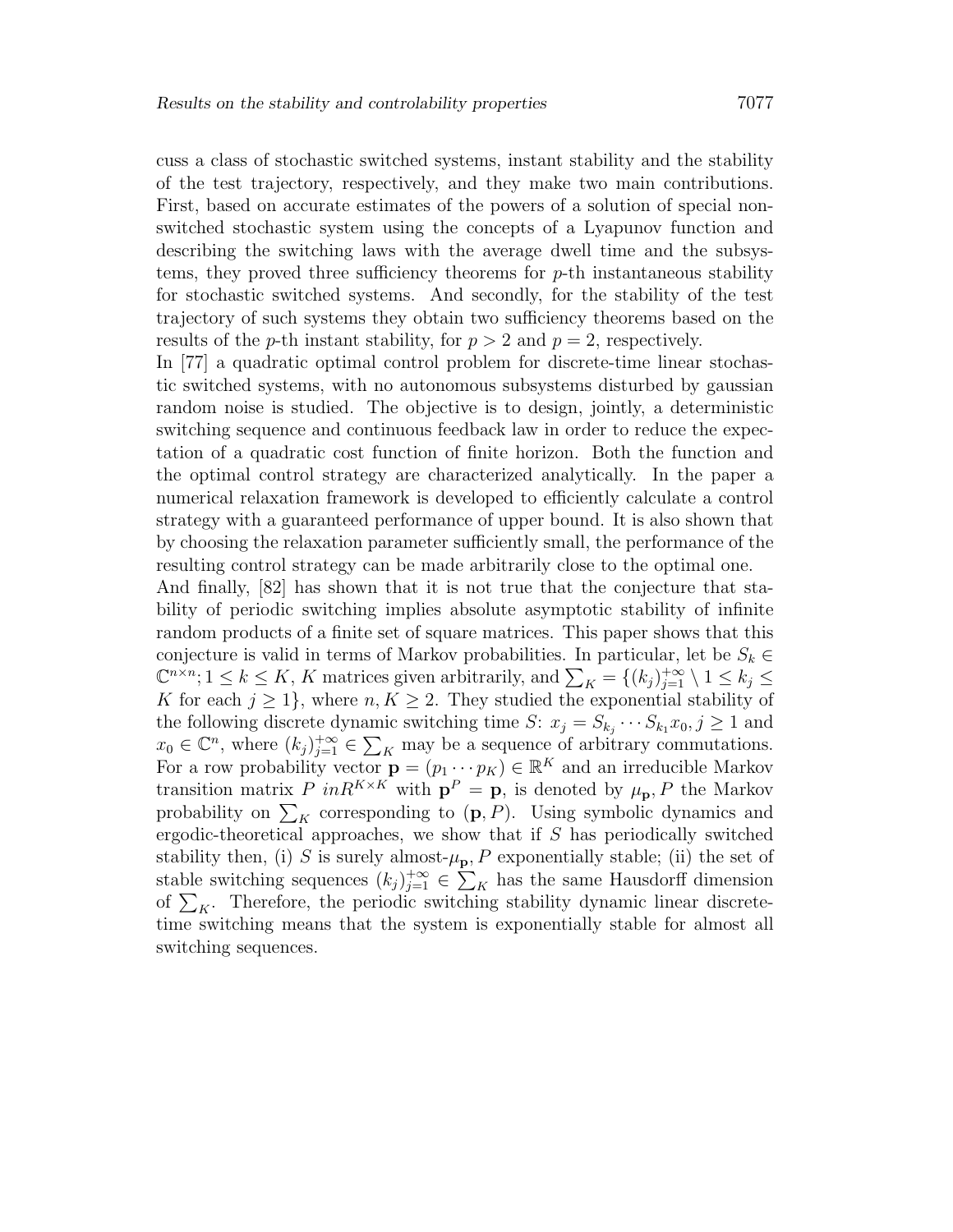# 4 On the main techniques that have been applied to the study of switched systems

To study switching systems from a qualitative point of view various techniques have been applied, such as: the singular value decomposition, the minimum principle of Pontryagin, the Ricatti equation, delay dependence,  $H_{\infty}$  control, etc. However, to treat interconnected linear systems the most used has been the combination of three techniques: building a proper Lyapunov function, in the variant that is best suited to each case; the averaging time of the system in a given state and conditions in the form of linear matrix inequalities.

Such tools have also been applied to study nonlinear switched systems. For example, in [81] the problem of designing a reduced-order robust fault detection filter for a class of switched nonlinear systems with time-varying delay is investigated. It is assumed that the nonlinearities satisfy the global Lipschitz conditions. By using a generalized form, based on an observer of the fault detection filter, as a generator of waste, the problem is formulated in the framework of  $H_{\infty}$  filtering. Based on the approach of average dwell time, and on the technique of the Lyapunov functional, a sufficient delay dependent criterion on the existence of a robust filter for the failure detection to ensure the exponential stability and prescribed  $L_2$ -gain bound for residual system error is obtained. In addition, the parameters of a permissible filter are obtained from the solution of a convex optimization problem.

Moreover, the authors Huang, Venkatesh, Xiang C and Lee in [33] studied the  $L_2$ -stability for systems with a single input and a single output (SISO) systems) with periodical and non-periodical switching gains, described by integral equations that can be transformed to the standard form of differential equations. For the latter, the literature on stability mainly reflects the application of quadratic forms as Lyapunov function candidates, leading generally to conservative results. Exceptions are some recent results, especially for linear second-order differential equations, obtained by control of the trajectory or optimization to reach the worst case gain in the switching sequence. By contrast, in this paper a different Lyapunov framework is used to derive the  $L_2$ -stability condition for a class of SISO (linear and nonlinear) systems, in integral form, with monotonic, odd monotone and relaxed monotonous non linearity; and, in each case, with periodical and non-periodical switching gains. The results obtained, in the frequency domain, are reminiscent of, firstly, the Nyquist criterion for feedback non time-dependent systems; and secondly, the Popov criteria for feedback nonlinear time invariant systems with Lure type nonlinearity. Although the coincidence with some recent results reported in the literature, for periodic gains, the results of these researchers have been derived essentially independently of the Popov frame, and are different for certain classes of nonlinearities. Some questions kept open with respect to, for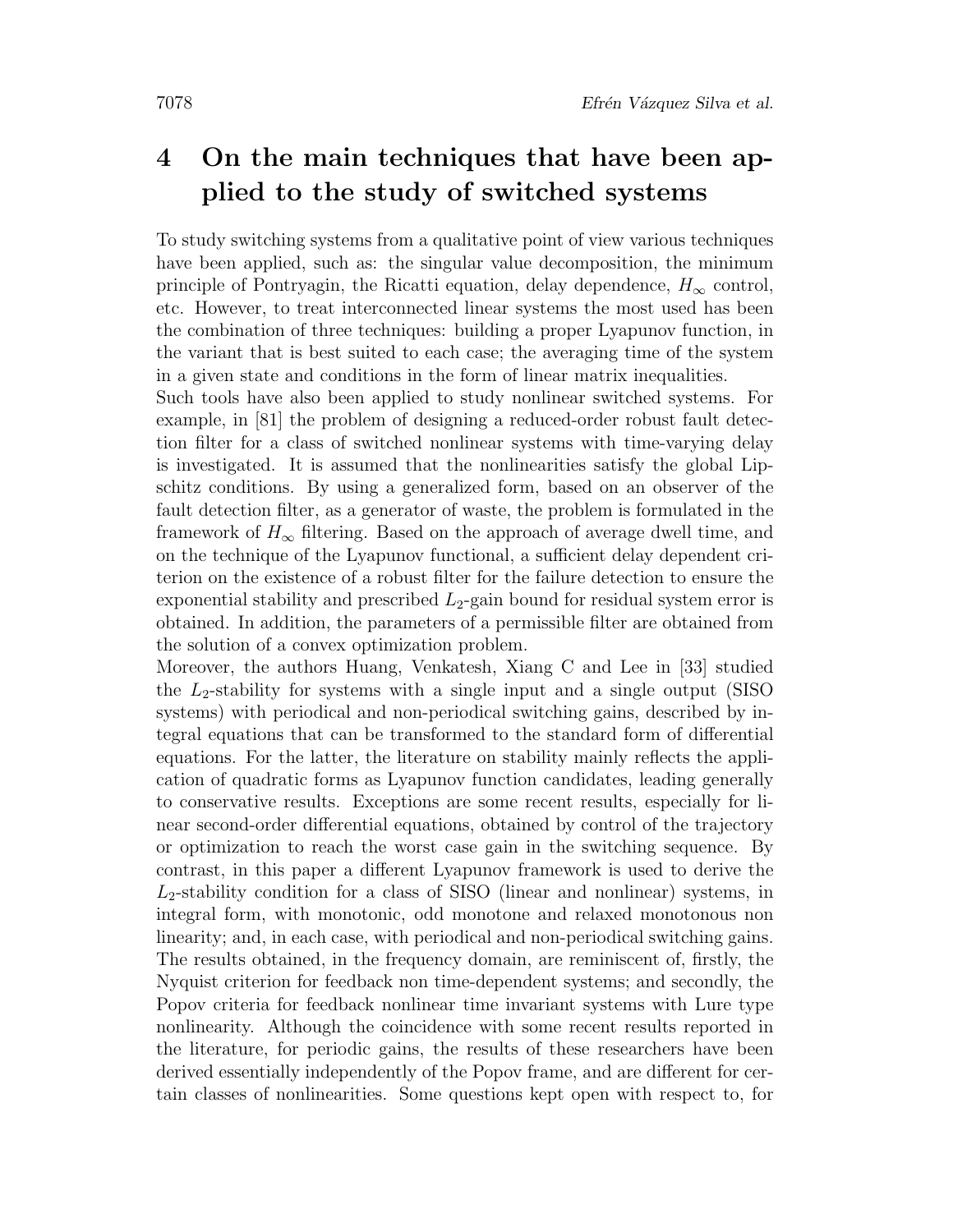example, the synthesis of the multipliers and the numeric interpretation of the results. Apart from the novelty of the results as are applied to the problem of dwell time, they show an interesting phenomenon of switching systems: fast switching can lead to stability, which provides an alternative framework for the analysis of vibrational stability.

In work [99] the problem of reliable robust control for a class of nonlinear switched systems with time delay and switch failures under asynchronous switching is investigated. The authors propose a type of method for reliable controller design when the switching instants of the controller experiment delays with respect to the system; and use the dwell time approach for the stability analysis. Furthermore, they formulate sufficient conditions for the existence of a reliable controller, in terms of a set of linear matrix inequalities. Then they extend the proposed method to consider switched systems with delay and Lipschitz nonlinearities, and structured uncertainty.

Returning to the linear case in [6] sufficient conditions for stabilization of fuzzy Takagi-Sugeno type linear switching systems, of discrete-time is presented. These conditions are obtained when the control state feedback law is used. The results obtained in this paper are formulated in terms of linear matrix inequalities.

In the publication [7] the problem of design of failure detection filters for the switching discrete-time systems with delays in a variable interval time is investigated. The waste generator is built based on filter detection failure dependent of the mode, that is, the failure detection filter designed is also a switching system. Through building a new switched Lyapunov functional, a new criterion for the residual system is obtained. Based on this, a sufficient condition is established for the existence of the described filter in terms of linear matrix inequalities. This filter guarantees that the difference between the residual signal and the failure signal generated are to be as small as possible.

The researchers Cai and Mijanovic consider linear continuous-time interconnected systems, associated with linear state restoration during mode changes; the so called linear hybrid systems that can usually be found in switching control systems based on the absence of discontinuity in the transfers during the control of switching. They use an approach of multiple Lyapunov functions, to develop constructive tools for stability analysis of linear hybrid systems. In particular, they obtain a procedure based on linear matrix inequalities to calculate upper bounds of the dwell time for the uniform global exponential stability of the linear hybrid systems, and apply such techniques to a cooling process, which is regulated by multiple proportional integral switched controllers through undisturbed transfer. Their results are presented in [8].

Also, in [13] the problem of simultaneous failure detection and control for linear continuous-time switching systems is approached. Here a  $H_1$  formulation of this type of problem, using a dynamic observer, is presented. In essence,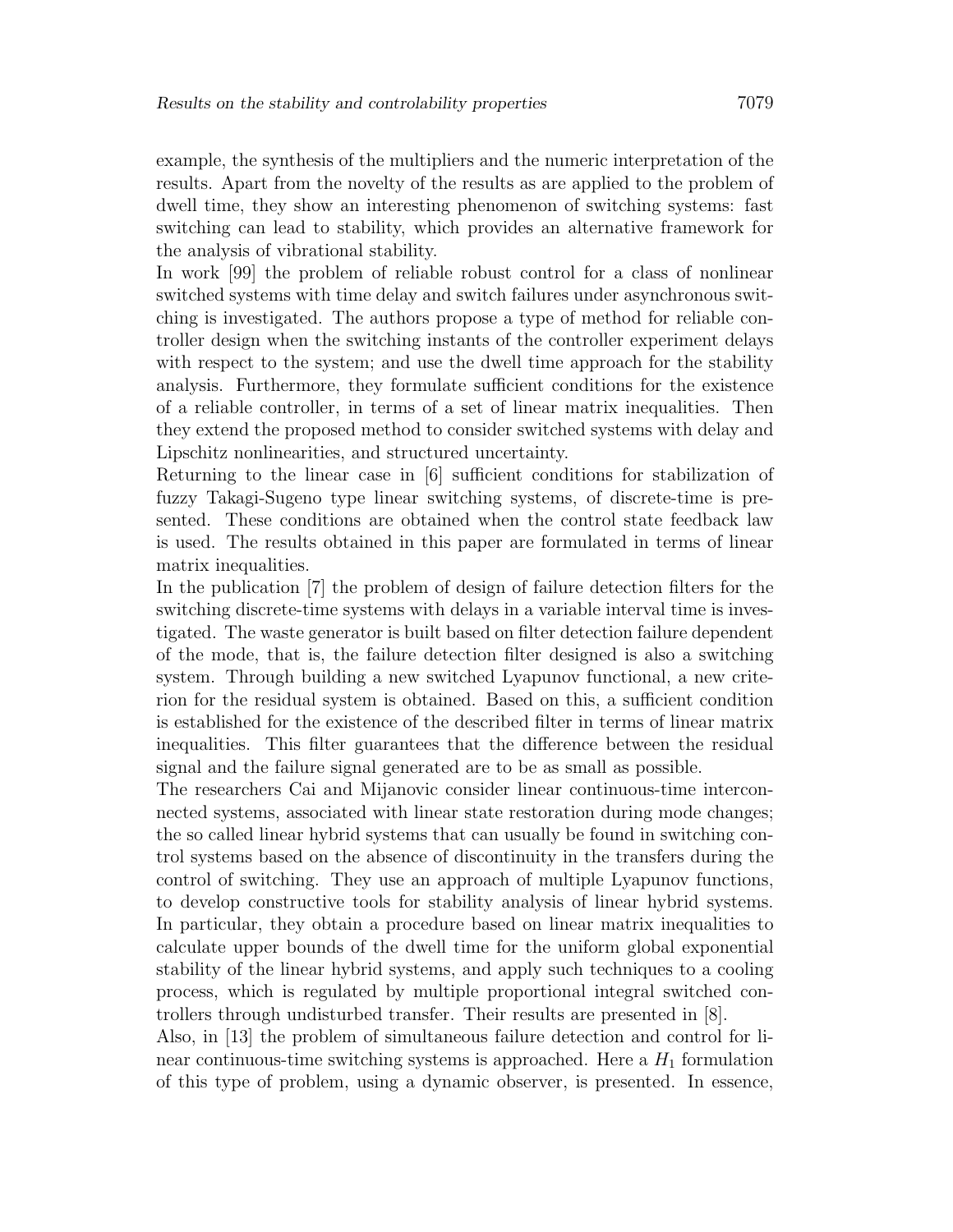a single unit dependent on modes of the system called detector/controller is designed, in which the detector is a dynamic observer, and the feedback controller is based on the dynamic state observer. It is shown that this observer can be used effectively to address the drawbacks of current methods of design for this type of problem. The authors use a characterization of extended linear matrix type inequality, to reduce the conservatism by introducing additional matrix variables, in order to remove the coupling of the Lyapunov matrices with the matrices of the system. In fact, the idea presented in this document is based on the time average dwell time and approaches of reduction of the conservatism and applying the advantages of the dynamic observer, which leads to some sufficient conditions to solubility of the problem of simultaneous failure detection and control, in terms of viable condition of linear matrix type inequalities.

The document [16] is focused on the problem of fault tolerant active control for switched systems with time delay. Here an adaptation algorithm for estimating failures using the diagnostic observer that can estimate the detection signal quickly and accurately is proposed. In addition, a delay-dependent criterion is obtained, in order to reduce the conservatism of the adaptive observer design. Relying on the fault estimation information an observer-based fault tolerance is designed; to ensure the stability of the closed loop system controller. Sufficient conditions are derived for the existence of an adaptive observer and a fault tolerant controller in terms of linear matrix inequalities.

In [18] criteria for the exponential stability of delay-dependent switching systems are presented, consisting of a family of stable subsystems and a family of unstable subsystems, with variable delay time intervals. Two cases are considered with respect to the delay: one in which the delay time-dependent function is differentiable and bounded; and the other that this function is continuous and bounded. It is very difficult to analyze the stability of such systems, due to the existence of delay and unstable subsystems. By introducing some free weighting matrices, a new Lyapunov-Krasovskii functional is built. Taking advantage of the benefits of average dwell time technique, not only overcomes this difficulty, but also sufficient conditions for such criteria are derived, which are formulated in terms of linear matrix inequalities. While in [25] the problem of stability analysis for linear descriptor interconnected systems is studied. Assuming that all subsystems are stable and there is no impulse in the switching instants, the authors establish a new switching condition by pairs, under which the system is stable. Also shown is that when given switching conditions hold, there is a common quadratic Lyapunov function for the subsystems. These results are natural and significant extensions of the existing results for switched systems in the representation of state space.

Also, [26] investigates the attenuation properties of the disturbance, in the sense of definitive uniform boundedness, for a class of nonlinear switched sys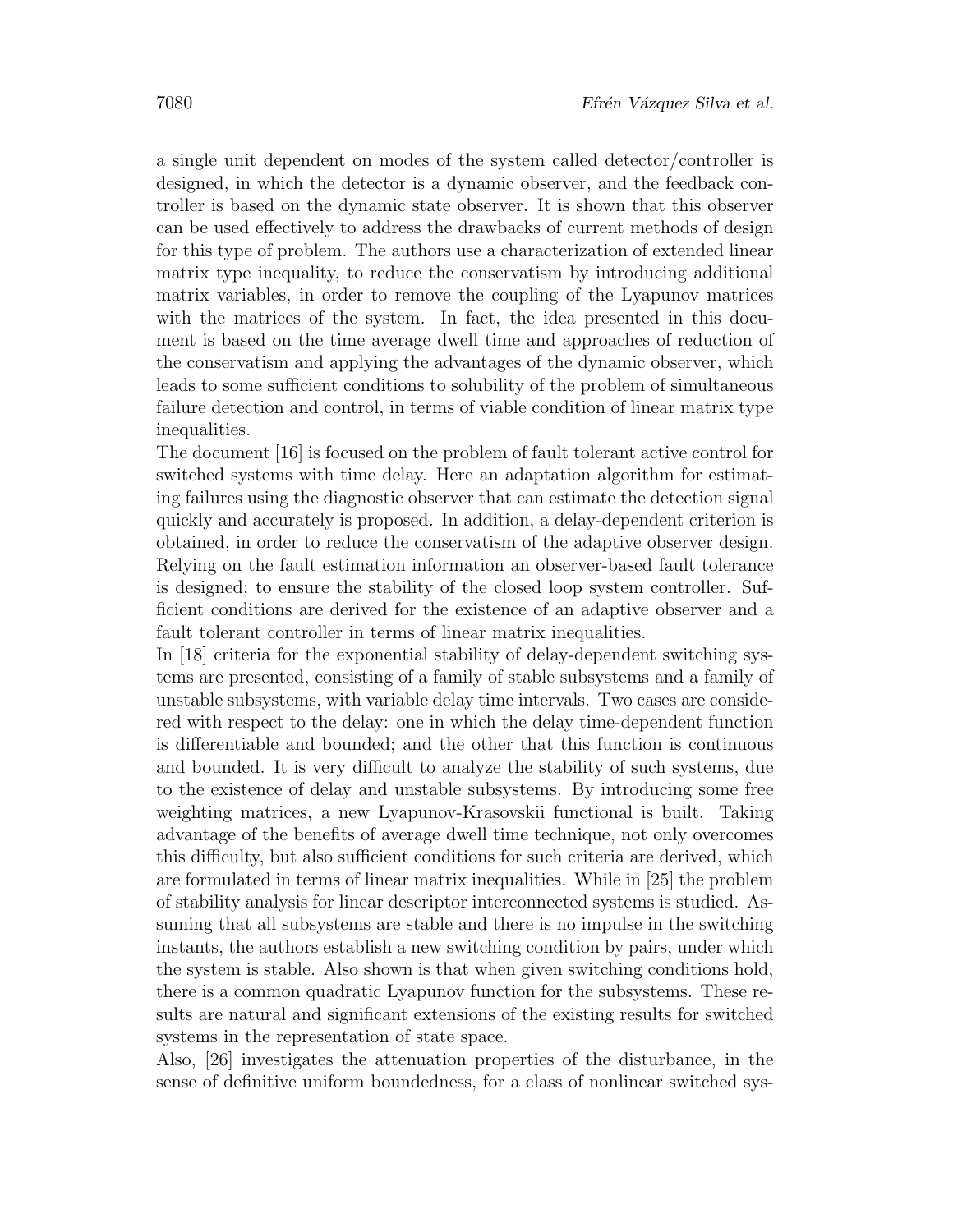tems with parametric uncertainties and external disturbances. The goal is to characterize the conditions in the switching system that can achieve a finite level of disturbance attenuation. Firstly arbitrary switching signals are considered, and a necessary and sufficient condition is given. Secondly conditions on how to restrict the switching signals to achieve finite levels of disturbance attenuation are investigated. Two cases are considered here, depending on whether all the subsystems are uniformly bounded or not. Both switched systems of discrete-time and continuous-time are considered, and the techniques used are based on multiple polyhedral Lyapunov functions and extensions.

A new method of calculating the invariant set for switched linear continuoustime systems, with arbitrary switching and disturbance is presented in [27]. The proposed method is based on the existence of a transformation placing all the matrices of the linear switched system in a convenient way to satisfy certain properties. The method, which provides final bounds and an invariant set with polyhedral shape and/or ellipsoidal/mixed polyhedral sets, is fully systematic once the cited transformation is obtained, and provides a new sufficient condition for the practice stability. The authors show that the processing required by the method can be easily found in the known case, where the subsystem matrices generate solvable Lie algebra, and provides an algorithm to seek such transformation in the general case. An example comparing the bounds obtained by the proposed method with those obtained from a common quadratic Lyapunov function calculated through linear matrix inequalities, shows a clear advantage of the new method, in some cases.

In [36] the invariant principle of La Salle for switched linear systems is studied. Unlike most of the existing results, in which each switching mode on the system must be asymptotically stable, in this case the switching modes are only allowed to be Lyapunov stable. Under certain assumptions of ergodicity, an extension of the La Salle invariance principle is proposed for the global asymptotic stability of switched linear systems, under condition that the kernels of the derivatives of a certain common quadratic Lyapunov function, with respect to the switching modes, are disjoint (except at the origin). Moreover, in the article [43] the problem about disturbance tolerance/rejection type of a family of linear switched systems subject to saturation of switching and  $L_2$ disturbances is considered. Here conditions in terms of linear and bilinear matrix inequalities are established, for a given set of linear feedback gains, a given connection scheme and a given bound for the norm  $L_2$  of the disturbance; under which the resulting switched system has the property that the trajectories that begin in a bounded set in phase space remain within the set or within a bounded higher set. With these conditions satisfied the problems of evaluating the closed loop system capacity to tolerate/reject the disturbance; and the design of feedback gain and the connection scheme, can be formulated and solved as optimization problems with restrictions. Disturbance tolerance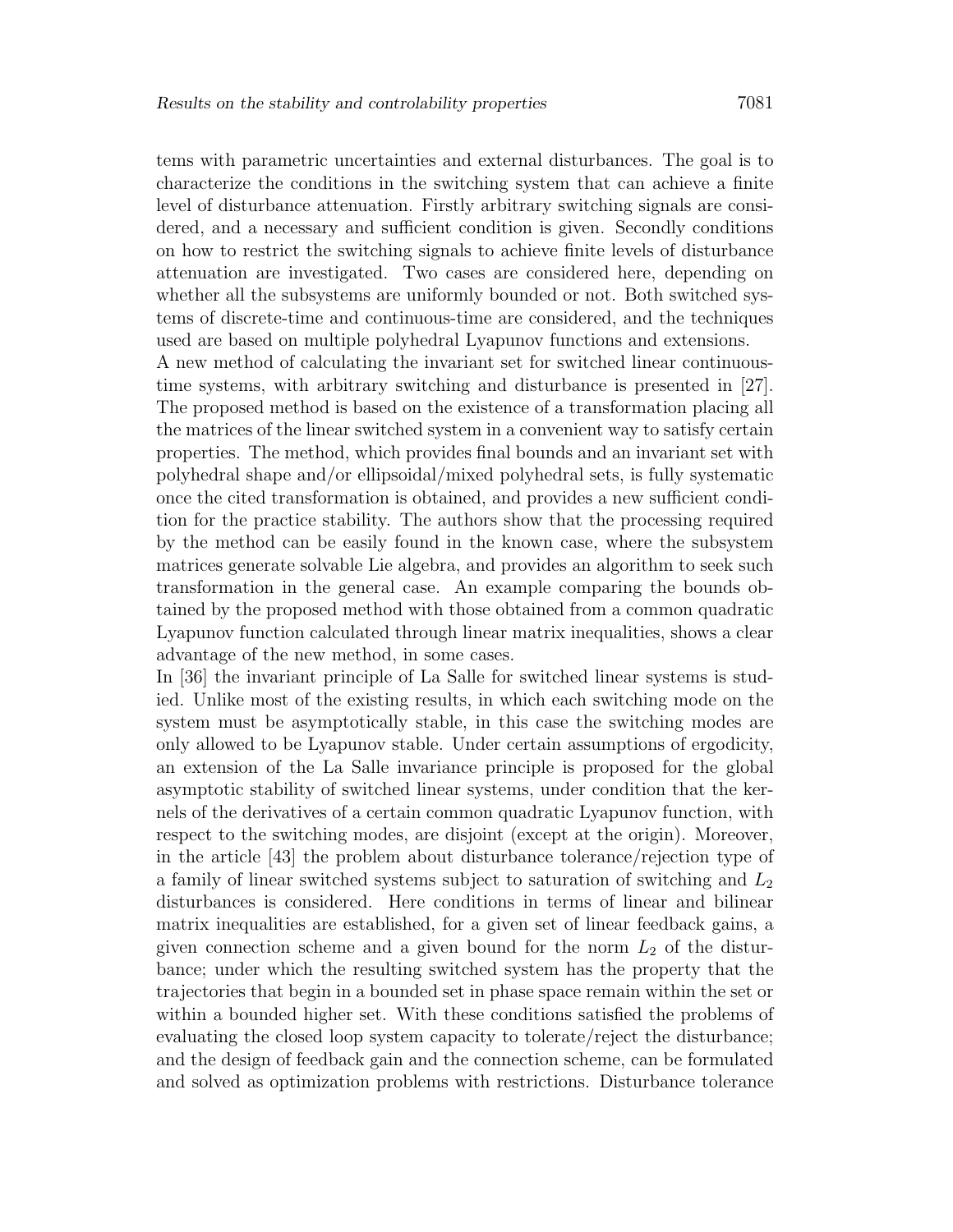is taken as the greater bound on the disturbances for which the trajectories for a given set remain bounded. The rejection of the disturbance is measured by the  $L_2$  gain restricted to the set of tolerance of the perturbations. In the case when all the systems are identical, the switched system is reduced to a single system under a law of feedback switching. And it is shown that this simple system has stronger capability for tolerance/ rejection of disturbances, than can be attained by the simple linear feedback law.

The article [44] is dedicated to the sliding control mode of a switched continuoustime system with variable time delay in its state. Using the average dwell time approach and the Lyapunov piecewise function technique here for the first time a sufficient condition to ensure the exponential stability of the unforced system is proposed, with the estimation of the attenuation given explicitly. A sufficient condition for the existence of a dynamical sliding mode of the reduced order, and an explicit parameterization of the surface of the desired sliding is also obtained. These conditions are solved using the complementary linearization cone method; then an adaptive sliding mode controller is designed for the movement of arrival, so that the trajectories of the resulting closed-loop system can be driven on a prescribed sliding surface, and these trajectories remain there throughout the subsequent instants of time. All conditions obtained in this work are delay dependent.

The problem of exponential robust admissibility to a class of singular continuoustime indefinite switched systems, with variable delay intervals in time, is investigated in [46]. By defining a properly built Lyapunov function depending on decay rate; and using the average dwell time approach, a sufficient condition is derived, depending on delay range, in order for the nominal system to be regular, impulse-free and exponentially stable. The results obtained provide a solution to one of the basic problems for singular continuous-time switched systems with delay in time, namely, to identify a switching signal for which the singular continuous-time switched system with time delay is regular, impulse-free and exponentially stable. In [48] the problem of asynchronous switching control for a class of nonlinear switched systems with average dwell time for both continuous-time and discrete-time contexts is investigated. The so-called asynchronous switching means that the switching between candidate controllers and system modes are asynchronous. By allowing the Lyapunov type function to grow during the time of performance of active subsystems, the stability results are first obtained extended to switched systems with average dwell time, in a non-linear environment. Later the stabilization control problem is solved in an asynchronous way for linear switching cases. Given the scale of growth and the scale of decay of the Lyapunov type function, and the maximum delay of asynchronous switching, the minimum average dwell time for admissible switching signals and the corresponding controller gains is obtained.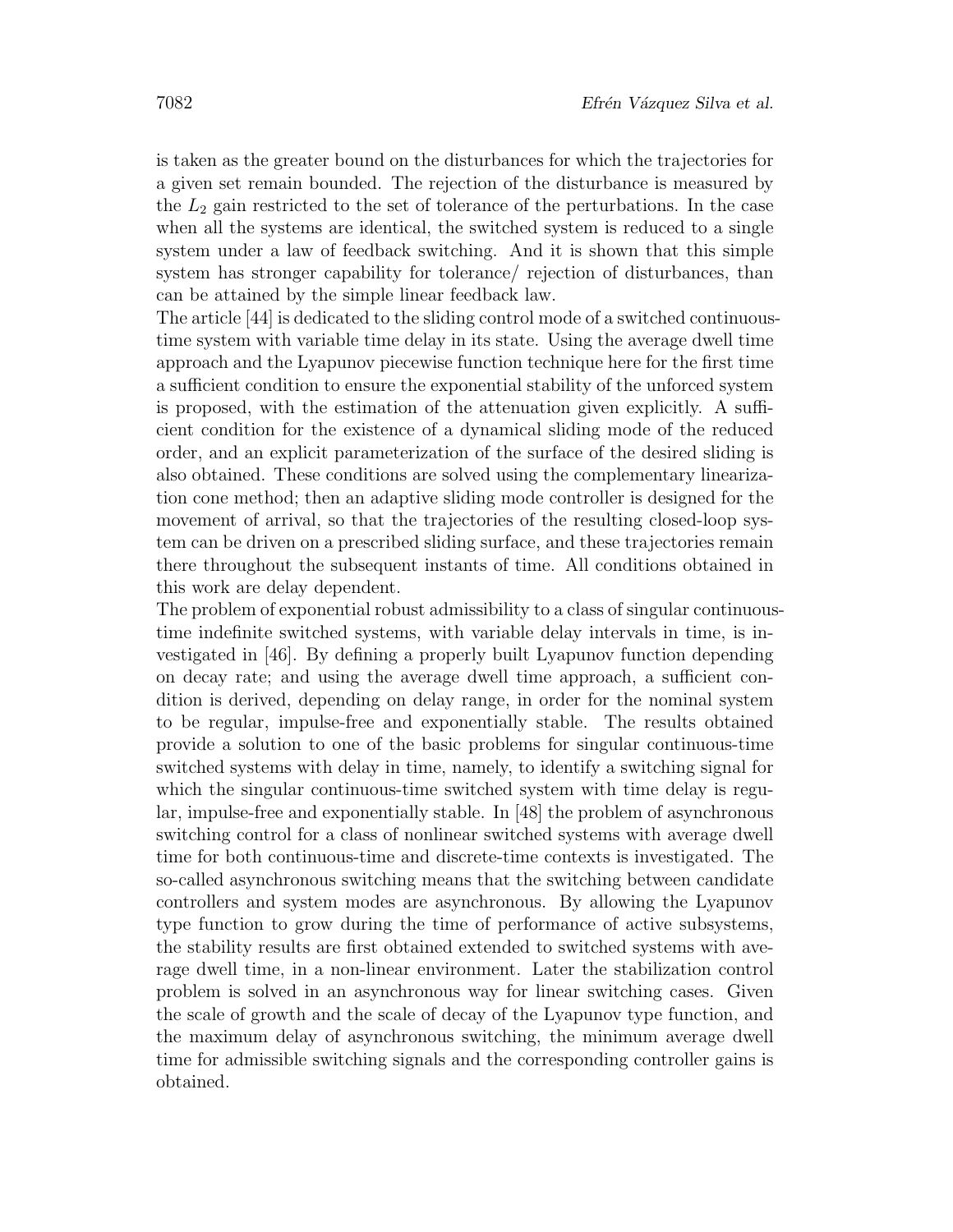In [49] the delay depending performance and the synthesis control for a class of hybrid discrete-time linear systems with delays variables over time is investigated. Here, under arbitrary switching, hybrid Lyapunov-Krasovskii functionals are employed to establish the desired results. A generalized  $H_2$  approach is adopted, and a new parameterized characterization with linear matrix inequalities is developed to ensure delay-dependent asymptotic stability. The aim in [51] is to design a robust connection control for a class of continuous-time systems subject to linear fractional uncertainty and time delays of the interval type. The controller is based on state feedback, the stability conditions in the form of linear matrix inequalities are derived with the use of an improved Lyapunov-Krasovskii functional. On the other hand, from the minimizing of an ensured cost function, the commutation law, as well as the state feedback gains are determined. In [52] the  $H_2$  generalized control problem is investigated for a class of linear switched discrete-time systems with unknown constant delays. There new linear matrix inequalities are established, based on the Lyapunov-Krasovskii switching functional, to ensure the asymptotic stability and the generalized  $H_2$  performance. In the article the generalized  $H_2$  state feedback and dynamic feedback output controllers are designed.

In the work [64] the problem of tracking control for switched and linear timedependent delay systems, with stabilizable and no-stabilizable subsystems is investigated. Sufficient conditions are developed for solubility of the posed problem. This problem is soluble if stabilizable and no-stabilizable subsystems satisfy certain conditions and admissible switching law between them. In the solutions the average dwell time approach and methods based on the piecewise Lyapunov functional, for the stability analysis and controller design are applied. By introducing the integral controllers and a free-weighting matrix scheme, some restrictive assumptions for the switched systems are avoided.

Researchers Xiangze Lin, Haibo Du and Li Shihua; in the work [80], study the boundedness in finite time and the weighted  $L_2$ -gain in finite time, for a class of switched systems with delay and time-varying exogenous perturbations. They applied the average dwell time technique in order to provide sufficient conditions that ensure that linear switched system with time delay be bounded in finite time and have weighted  $L_2$ -gain in finite time. These conditions are delay dependent and are given in terms of linear matrix inequalities.

Sufficient conditions for the exponential stability of thr switched systems dependent on delay, and sufficient conditions for the exponential robust stability of the switched systems with uncertainty and two type of delay, using the average dwell time method and free weighting matrix, are presented in [93]. Here the interaction between different delay times is considered. Sufficient conditions are derived without the need for each subsystem to be stable, and these are expressed as linear matrix inequalities that can be resolved easily. Moreover, in the work [98] the problem of the  $L_2-L_\infty$  robust filtering for switched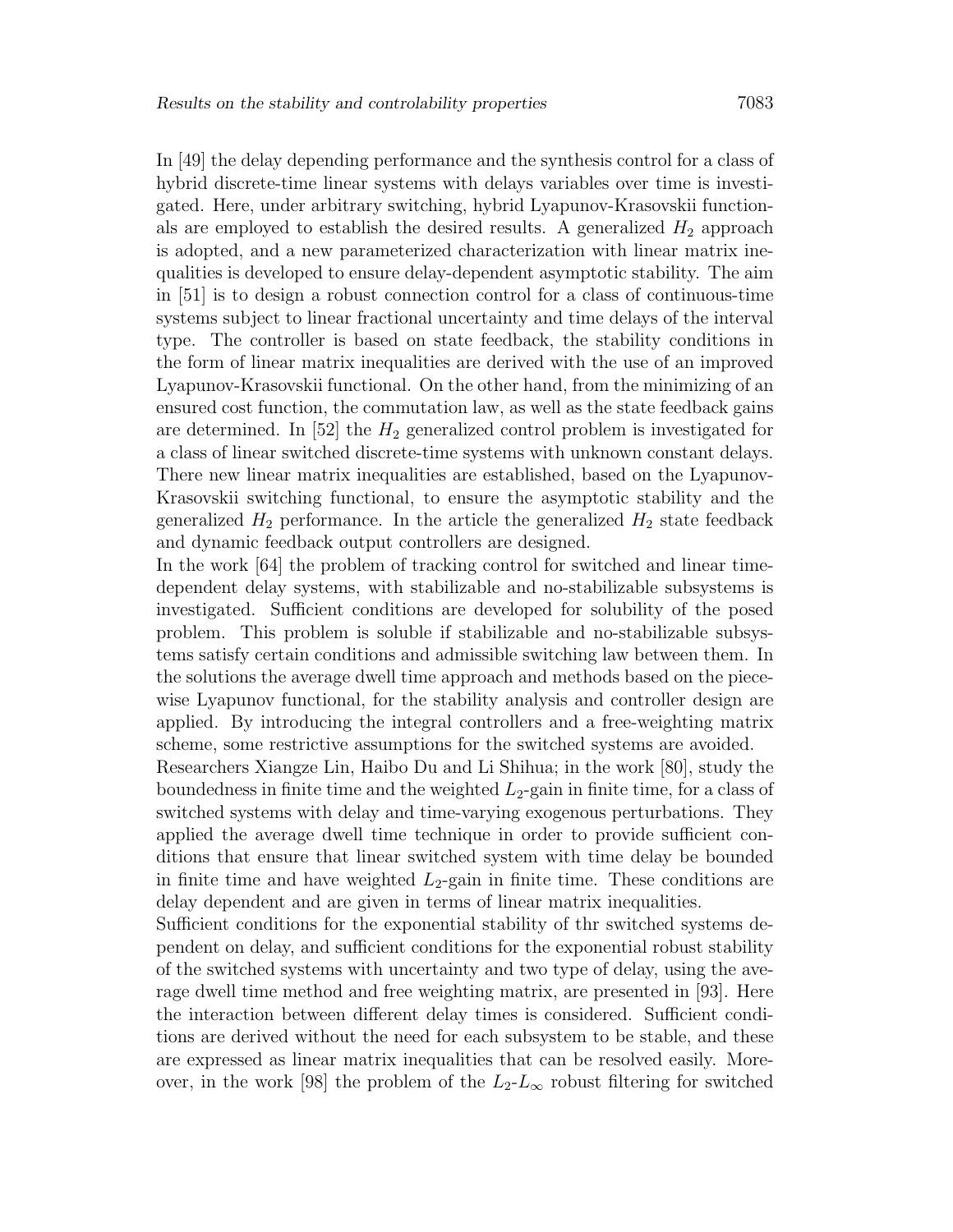continuous-time systems under asynchronous switching is investigated. When there is such kind of switching between the filter and the system, sufficient conditions are derived based on the average dwell time approach, for the existence of a linear filter to ensure that the filtering error of the system is to be exponentially stable, whith established weighted  $L_2$ -  $L_{\infty}$  yield for the switched systems; and filtering parameters can be obtained by solving a set of matrix inequalities.

Regarding the application of  $H_{\infty}$  control, we can cite papers [92], [42], [78], [81], which have already been considered in the previous section.

Moreover, in [15] the problem of  $H_{\infty}$  filtering for linear discrete-time switched systems under arbitrary switching laws is studied. The authors offer new sufficient conditions for the solubility of the problem by using quadratic switched Lyapunov functions. Based on the Finsler's lemma, two sets of slack variables with special structure to provide additional degrees of freedom in optimization of the guaranteed  $H_{\infty}$  performance are introduced. Comparing with existing methods, the one proposed here has better performance and less conservatism. In the article [100] the problem of  $H_{\infty}$  exponential reduction of switched system models with delay, for continuous-time, under switching signals with average dwell time is studied. The delay in consideration varies within an interval. The attention of the authors focuses on the building of desired models of reduced order, which ensure that the resulting error systems, under switching signals average dwell time type, are exponentially stable with bounded  $H_{\infty}$ norm. Through the introduction of a matrix block and making use of the average dwell time approach sufficient conditions are derived, depending on delay, to ensure the existence of models of reduced order; and these conditions are formulated in terms of linear matrix strict inequalities. Due to the absence of non-convex restrictions, one can try to build admissible model of reduced order.

The research in [40] addresses the problem of  $H_{\infty}$  control of linear discretetime systems with time-varying delay. To highlight the relationships between all combinations of delayed states, a general Lyapunov-Krasovskii functional, from which is established the relationship between the transformation of the switched system and the classical Lyapunov-Krasovskii method is introduced. The basic idea here is the formulation of the original delay systems as switched systems with arbitrary switching. Therefore, the stability and the  $H_{\infty}$  performance problems can be reduced to the corresponding problems for such switched systems. This fact unites two different research fields. In the report [41] a new method for the problem of  $H_{\infty}$  robust control for a class of undefined switched systems, by constructing a single robust  $H_{\infty}$  sliding surface is developed. The method consists of two stages: one is to build a single sliding surface, so that the equivalent sliding movement of reduced order, restricted to the sliding surface, is robustly stabilizable with  $H_{\infty}$  disturbance attenuation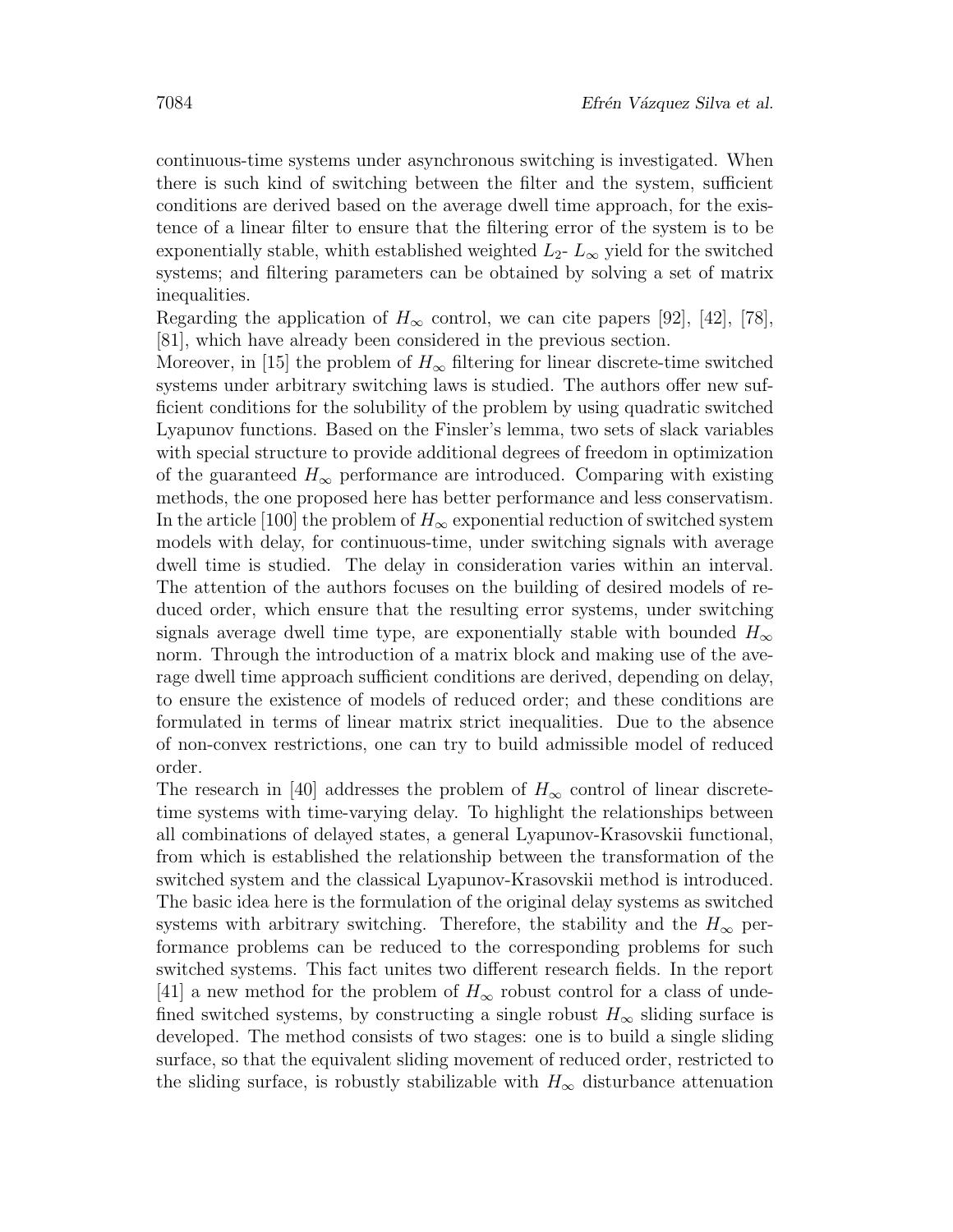level, by virtue of a hysteresis switching law; and the other phase is to design variable structure controllers for subsystems to drive the state of the system until reaching the only sliding surface in finite time and remain on it thereafter. And in [45] researchers study the  $H_{\infty}$  reduction for linear continuoustime switched systems, with variable delay in time. For a given stable system, attention is focused on the construction of a reduced-order model such that the approximated system to be exponentially stable with prescribed weighted  $H_{\infty}$ restricted behavior. Applying the average delay time approach and the piecewise Lyapunov function technique, sufficient conditions in terms of a linear matrix inequality, to ensure exponential stability and  $H_{\infty}$  weighting behavior for the approximate system are proposed. The model reduction problem is solved using the projection approach, which cloisters the model reduction problem within a sequential optimization problem subject to linear matrix inequalities restrictions, using the complementary linearization cone algorithm.

Another way has been to obtain Ricatti type equations, for example, in the article [31] the problem of the exponential stability and stabilization for switched linear systems with time delay is considered. The uncertainties in the parameters of the system are time-varying and unknown, but bounded in norm. Delay in the states of the system is also time dependent. By using an improved Lyapunov-Krasovskii functional, a rule for switching exponential stability and stabilization in terms of the solution of Ricatti type equations is designed. This approach allows the calculation of the dimensions that characterize the rhythm of exponential stability of the solution.

Margaliot and Hespanha, in [53], consider the problem of computing the mean square of the gain for switched linear systems. They develop a new approach based on an attempt to characterize the "worst case" switched law, i.e. switching law that produces the maximum possible profit. The main result provides a sufficient condition ensuring that the "worst case" switching law can be characterized explicitly using Ricatti differential equations, corresponding to linear subsystems. This condition is automatically satisfied for first-order single-input single-output systems. In this case a complete solution to the problem of mean square for gain is obtained. And in the work [73] some conditions that can provide stabilization for linear switched systems with polytopic uncertainties, through its linear quadratic closed loop state feedback regulator is investigated. Closed loop switched systems can stabilize open loop unstable systems, or stable open loop systems but for which there is no solution for a common Lyapunov matrix. It is shown, for linear continuous-time switched system, that if there is a solution to some Ricatti type equation, which is associated with the closed loop system and share with it a common Lyapunov matrix, then the switched linear system is stable. And for discrete-time switched systems a matrix inequality is obtained to calculate a common Lyapunov matrix and the solution for feedback closed loop systems. These linear quadratic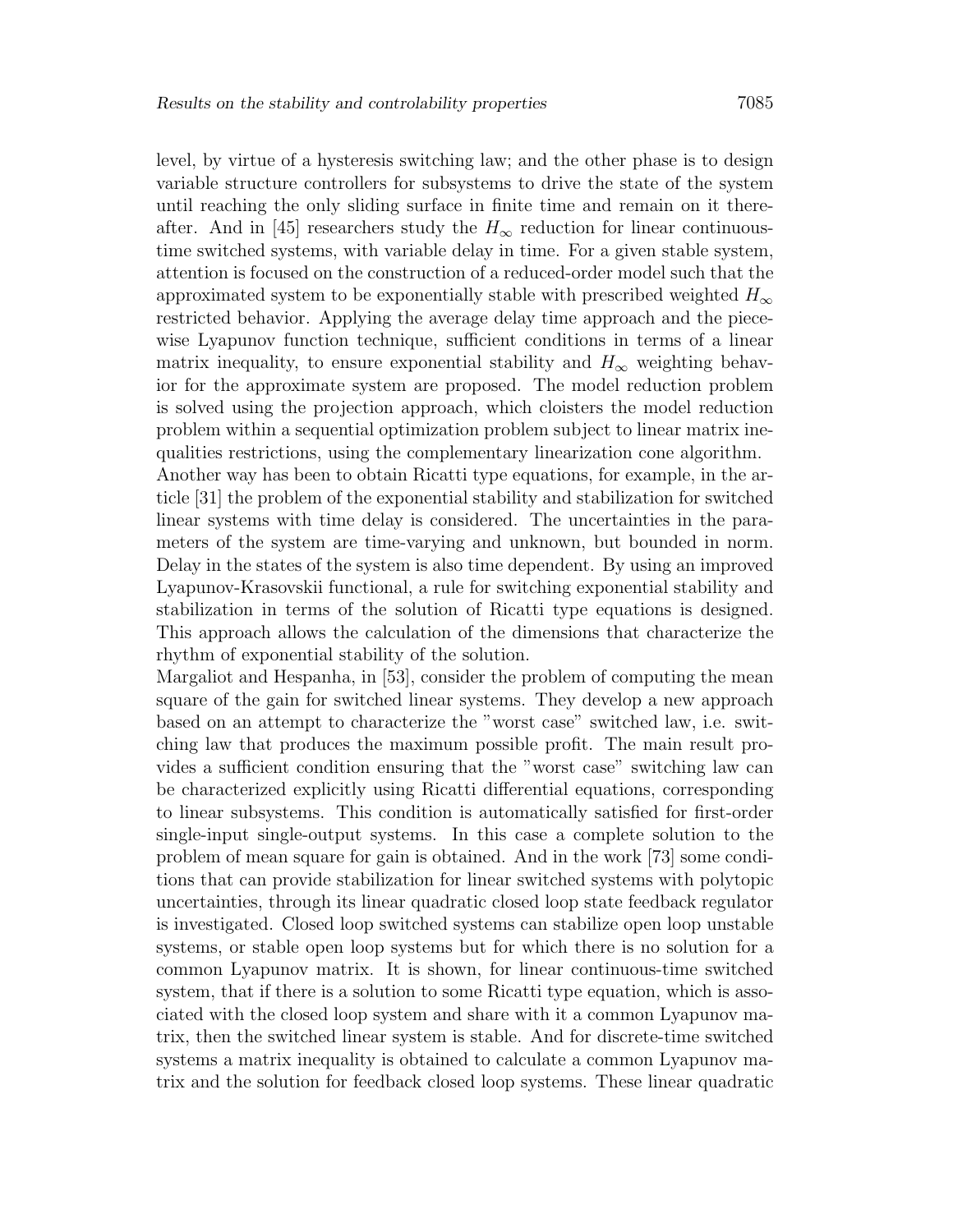regulators of loop-closed state feedback, guarantee global asymptotic stability for any linear switched systems with any switching signal sequence. See also [63].

### 4.1 On the application of techniques typical of other areas

During the bibliographic review we have observed that, for the study of interconnection systems, sometimes techniques from other disciplines have been applied. We refer to this aspect as something that could be taken as a curiosity; however, we believe it also reflects the importance of the study of such systems today.

For example, the results of the article [29] have been motivated by the viral mutation problem in HIV infection. Under simplified assumptions, the dynamic of viral mutation can be viewed as a linear positive switched system. Using positive linear Lyapunov functions results for the synthesis of stabilization, guaranteed performance and optimal control laws to switched linear systems are presented. These results are then applied to one simplified model of mutation of human viral immunodeficiency. The optimum switching control law is compared with the law obtained through a function of guaranteed costs.

In the work [35] the authors develop a representation of controllers based on multiple models using techniques of Artificial Intelligence, such as the Theory of Graphs, Neural Networks, Genetic Algorithms and Fuzzy Logic. Thus, Graph Theory is used to describe in a formal and concise way, the connection mechanism between the various methods of parameterization of a plant represented by a switched system. Moreover, the interpretation of the controllers for multiple models, within the framework of Artificial Intelligence, allows the application of each specific technique to improve the design of controllers based on multiple models. Such obtained controllers are thus compared with the classical simple model based controllers. The authors show through simulation examples, that an improvement in the transient response by use of techniques based on multi estimate can be achieved. Moreover, they present a method to synthesize Neural Networks multiple controllers based on individual designs models, extending the applicability of this type of technique to a more general class of control. Further they propose some applications of Genetic Algorithms and Fuzzy Logic for the design of multi-model controllers. In particular, the mutation operation of Genetic Algorithms inspires a robustness test, consisting of a random modification of estimates used to select the one that leads to better performance of identification to online parameterization of the adaptive controller. Such a test is useful for plants operating in an environment of noise. The proposed robustness test improves the selection used to parameterize the adaptive controller in comparison with classical multi-model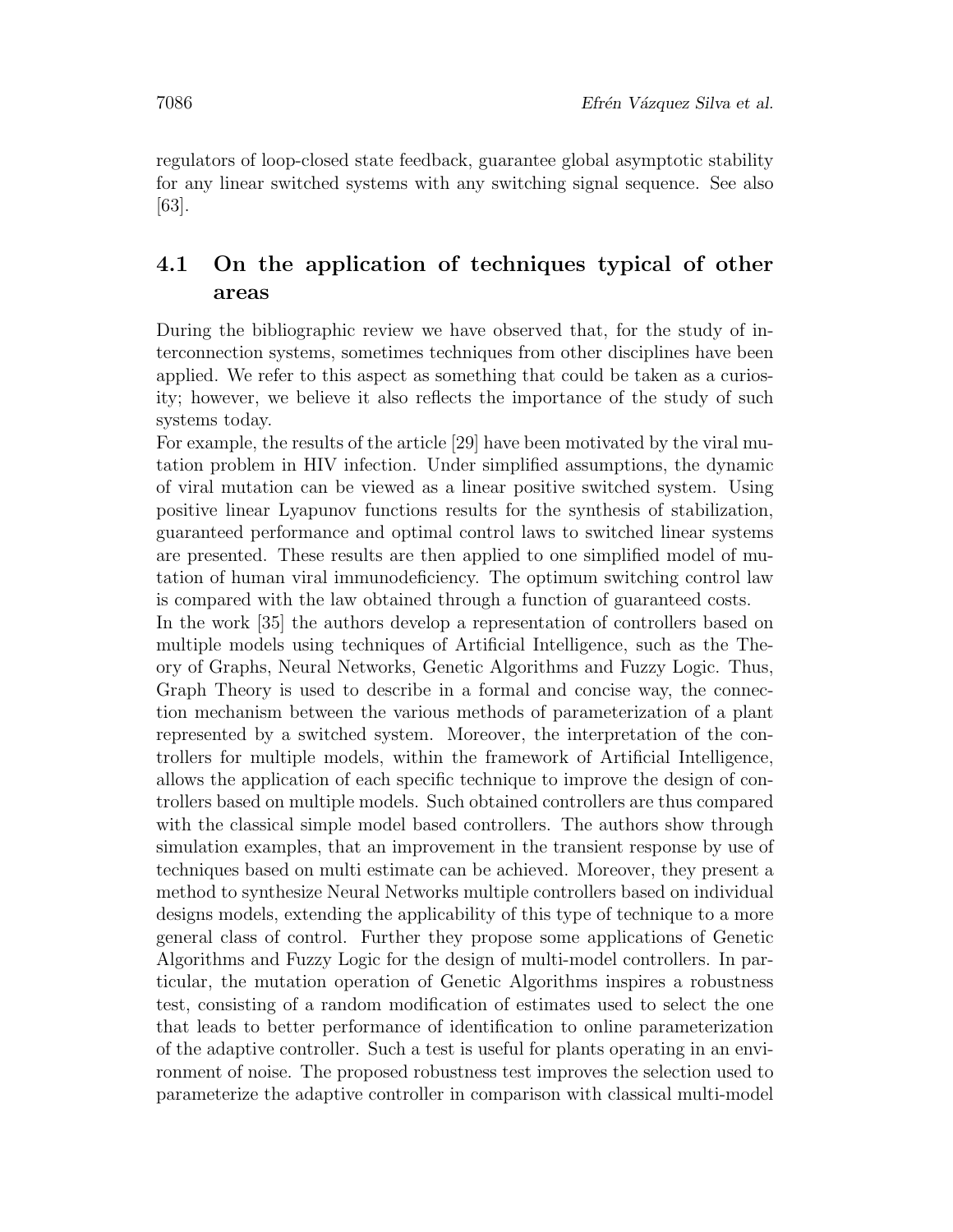schemes in which the choice of the parameterization of the controller is basically made based on the identification accuracy of each plant model. Moreover, the Fuzzy Logic approach suggests new ideas for design estimation of multiple structures, which can be applied to a wide variety of adaptive controller, such as controller design in robotic manipulation. It is important, no doubt, to have the ability to ensure the existence of a common quadratic Lyapunov function for a given switched system because this is proof of its asymptotic stability, but equally important is the ability to find this function in order to obtain more specific information on the behavior of the switched system being analyzed.

The article [61] describes the development of a methodology based on particle swarm optimization for calculating a common quadratic Lyapunov function; and once the existence of that function has been guaranteed several comparative analyzes are presented to show the strengths and advantages of the proposed methodology. Another example of application of particle swarm optimization in these problems is [19]. In [92] the monitoring adaptive control scheme is addressed for switched nonlinear systems with unknown control signal gain. The applied approach in this case relaxes the assumption that the upper limit of the control gain function is a known constant, and the limits of the external disturbances are known and the approximation errors of the Neural Networks are known too. Here are employed Neural Networks type "radial basis functions" to approximate unknown functions; and an  $H_{\infty}$  controller is introduced to enhance the robustness. The adaptive laws for updating and the admissible switching signals are derived from the method of multiple switching Lyapunov function. It was demonstrated in the work that the resulting closed loop system is asymptotically stable in Lyapunov sense, so the characterization of output tracking error and the attenuation of  $H_{\infty}$  disturbance, are well defined. Finally, a simulation example of Forced Duffing system is provided to illustrate the effectiveness of the proposed control system, which significantly improves transient performance.

# 5 Bi-dimensional switched systems. Geometric approach as a technique for study of interconnection systems

Plane switched systems also occupy an important place within the set of systems of differential equations with piecewise continuous right-hand side. We focus on the classification and study the behavior of the trajectories of certain types of families of two-dimensional interconnection systems.

Thus, in the work [57] the problems under decoupling disturbance, without stability and with quadratic stability, for linear connected systems in the so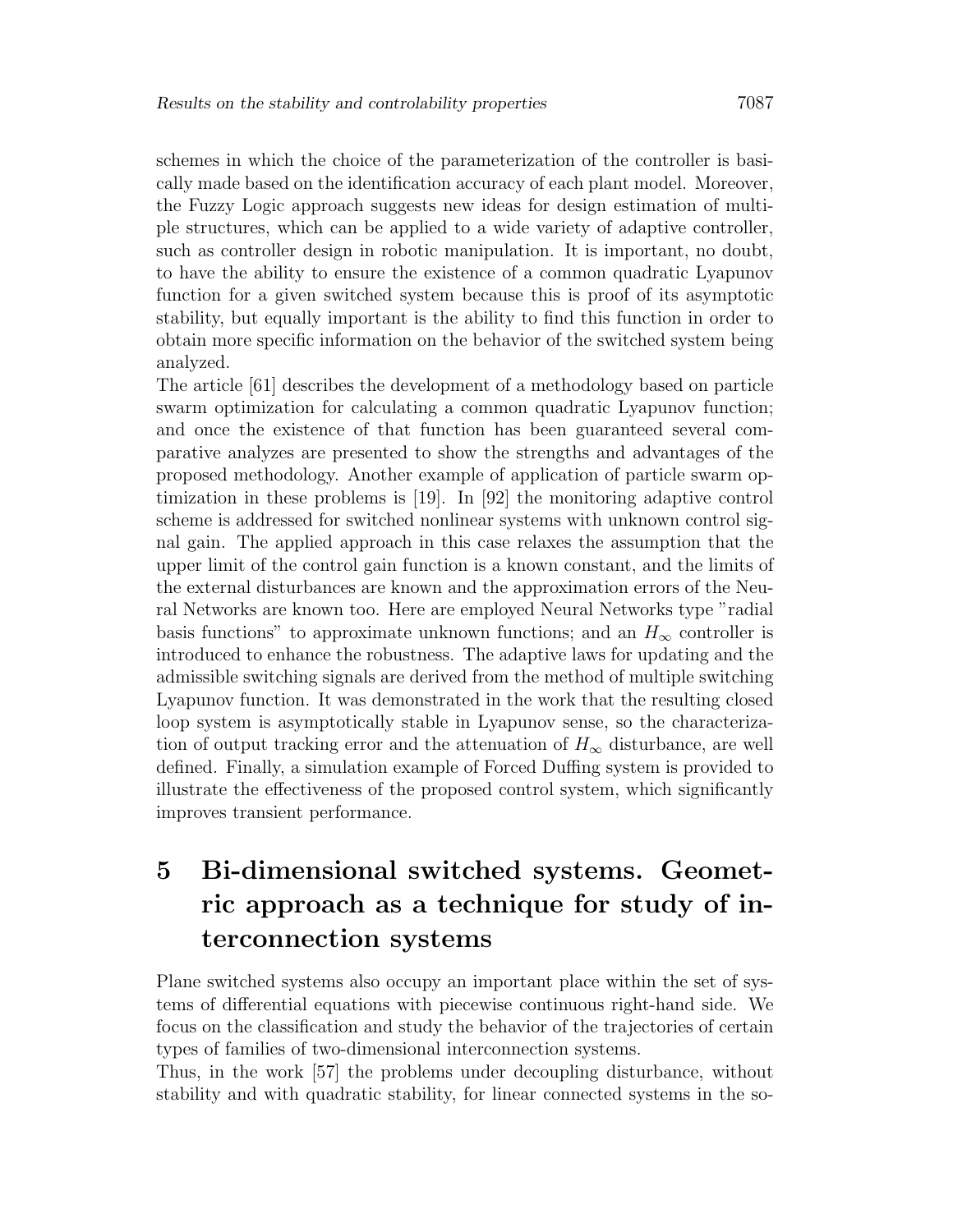called geometric approach are formulated. First are given necessary and sufficient conditions for the solubility of the problem without stability. Secondly, sufficient conditions are given in order for the problem of quadratic stability to be soluble. Furthermore, sufficient conditions are given to switched linear systems, composed of two subsystems, in order to the quadratic stability problem has a solution.

The authors Perez and Benitez in [62], study the problem of finding the initial state for which the solution of a class of connection systems, consisting of unstable, non-linear and second order subsystems, is converging. They describe and apply a method to set up the regions in which it is possible to define a switching law, so that the solution of the class of nonlinear switched systems converges to the origin of coordinates. They prove that, under certain conditions, these regions are bounded by closed curves (closed solutions) of the switched system. They also present a sufficient condition for the solution closed curve type to be a limit cycle.

In the article [68] on a pair of subsystems, the author is interested in characterizing the problem from two points of view: from the point of view of the state of activation, and from the point of view of the time domain and he reveals the inherent connection between them. To this end, first polar coordinates are used to represent the geometric property of switching, and the dynamic behavior caused by it. Then to put geometrized control of switching in correspondence to the implicit stabilization mechanism behind this control. This achievement lies on the intuitive classification of switching control in two types, namely, chattering switching and rotation switching; and then rigorously clarify their distinction and properties. Moreover, the forced uniform convergence of the trajectories is shown by the presentation of its estimated decay rate, and also to take into account the limit cycles and sliding movements generated by the switching.

In [72] the stability of a switched repetitive system described by a finite number of linear iterated periodically differential equations in the same order (fixed order) is considered. Here some new results that characterize stability dependence of the system on the switching frequency are presented. Some of these results are immediately applicable to the stability analysis of the systems sampled data. The approach to the problem, which is based on the Baker-Campbell-Hausdorff formula, and known theorems about the location of the eigenvalues of the system matrix in the complex plane, has a simple geometric interpretation and allows obtaining qualitative and quantitative conditions for the system.

The document [83] addresses the stability properties of a positive switched linear continuous-time and discrete-time system. For the discrete-time case, some necessary and sufficient conditions are derived for asymptotic stability of coupled second order systems. Similar conditions are also established for a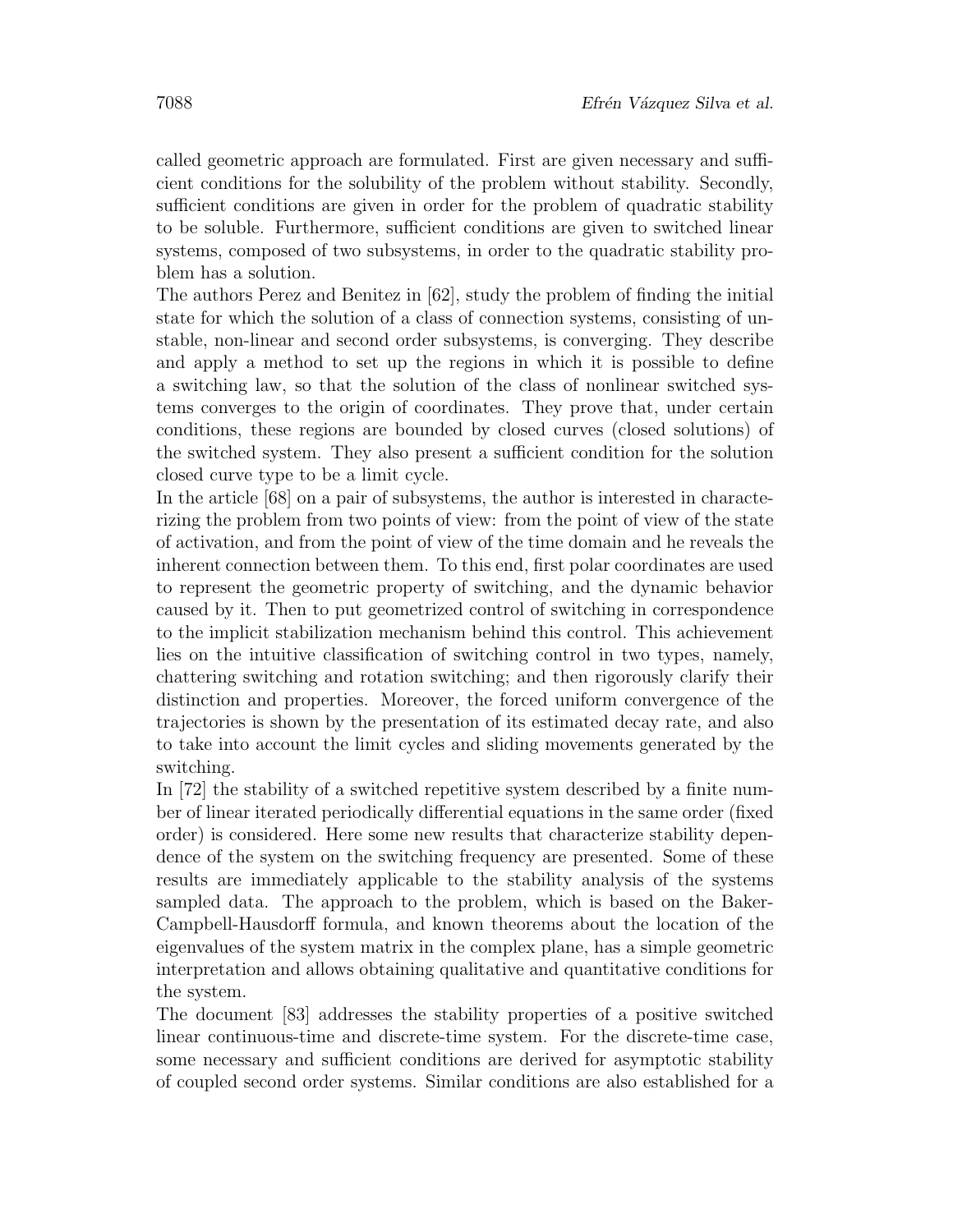finite number of systems of second order. Furthermore, some results on the stability for higher order systems are provided. In particular, for discrete-time, a common linear Lyapunov function, to ensure the stability of the switched positive systems via geometric properties it can be easily found. In the case of continuous-time, a finite number of second order systems is considered; and some equivalent conditions are developed for the stability of such systems.

In [89] a new technique is presented for numerical analysis of the stability of linear switched systems: radial mesh approach, based on uniform partitions of the state space in terms of ray directions, that allow one to consider families of refinable polytopes of adjustable complexity, with respect to the invariance. In this context, the existence of a polyhedral Lyapunov function, which is typical for a family of asymptotically stable subsystems, can be efficiently checked by applying simple iterative algorithms. It is stated in the work that the technique can be used to test the stability of linear switched switched systems, classes of time-dependent linear systems and differential inclusions. Also the preliminary results on another related problem, namely the construction multiple polyhedral Lyapunov function for specifying stabilization switching sequences for a switched system constructed from a family of stable linear subsystems are presented. Many real systems can be modeled as switched systems, the stability problem is a challenge even for linear subsystems.

In the article [90] the problem of the stability of linear second order switched systems with a finite number of subsystems under arbitrary switching law is investigated. The authors obtain necessary and sufficient conditions, in polar coordinates, for stability based on a worst case analysis method. The fundamental idea of this work is the partition of the entire state space into several regions, and to reduce stability analysis of all subsystems to the analysis of one or two worst subsystems in each region. The results are an extension of the results for analysis of the stability of a linear second order switched system with two subsystems, under arbitrary switching.

In [3] the problem of stabilization of nonlinear switched systems with a single affine entry is considered. The main idea is to transform the nonlinear system in to a controllable equivalent linear system. It first defines the concept of state modal feedback linearization. Then a set of conditions are developed for state modal feedback linearization for certain class of non-linear secondorder systems. Considering two special structures, easily verifiable conditions are proposed, suitable for the existence of transformations for linearization of state modal feedback.

Duarte-Mermoud, Ordóñez-Hurtado and Zagalak in [19] show that the existence of a common quadratic Lyapunov function for a switched linear system guarantees the global asymptotic stability, even if the progress in the search for conditions of existence (non-existence) of a common quadratic Lyapunov function is significant, especially in the switched linear systems consisting of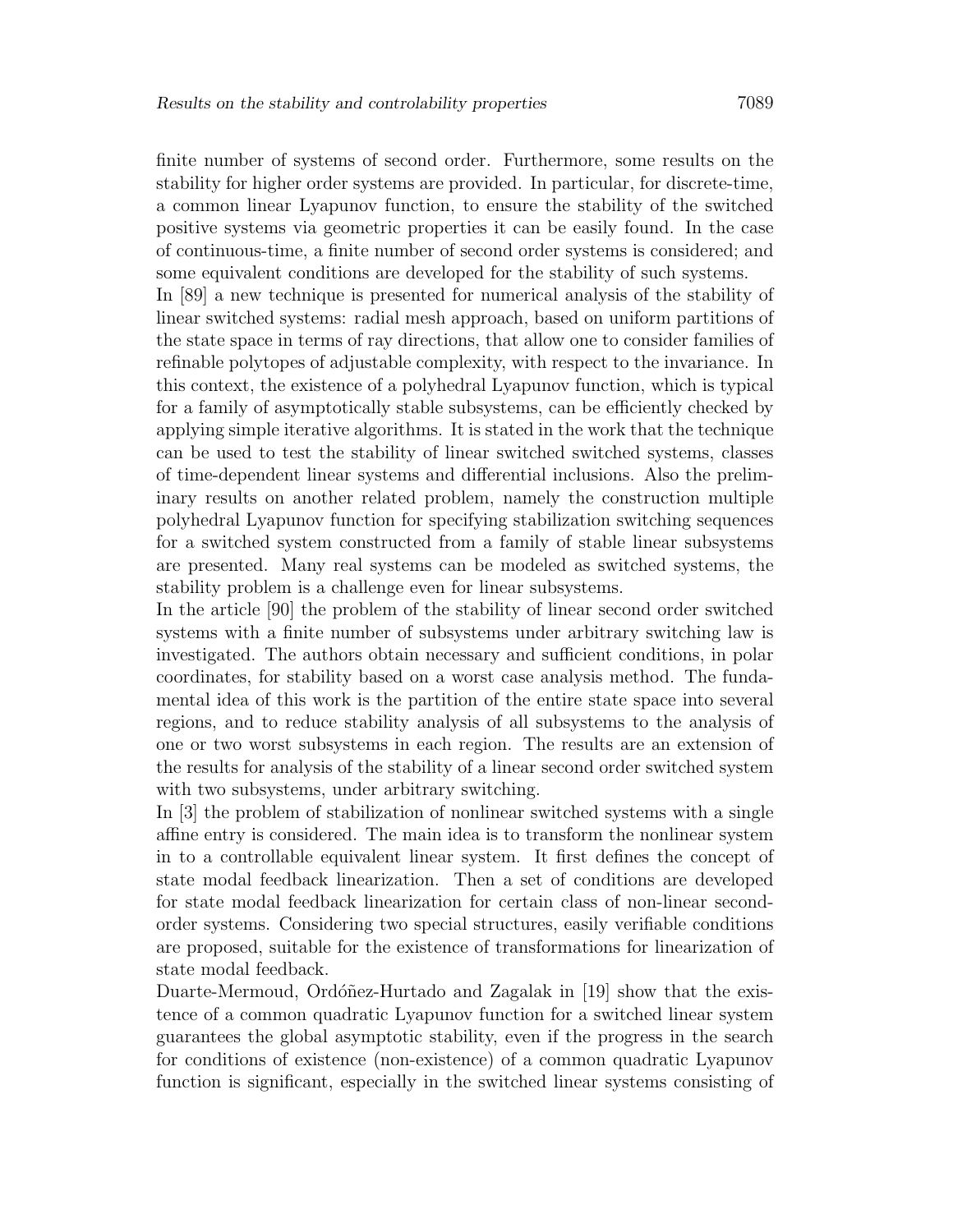N second order systems or two systems of order n. The general problem of N systems of order n is still open. This article demonstrates a sufficient condition for the non-existence of a common quadratic Lyapunov function for N systems of order n. Based on the obtained condition a new method for determine the non-existence of a common quadratic Lyapunov function by particle swarm optimization is described.

Xu and Antsaklis Xuping in [84], study and solve the problem of asymptotic stabilizing of switched systems which are formed by unstable second order linear time invariant subsystems. They derive necessary and sufficient conditions for asymptotic stability. If a switched system is asymptotically stabilizable then conic switching laws proposed in the document, are used for the construction of a switching law which asymptotically stabilizes the system. Switched systems consisting of two subsystems with unstable foci are discussed, and then the results are extended to switched systems with unstable nodes and saddle points. The results are also applicable to switched systems which consist of more than two subsystems.

Other results on second-order switched systems can be viewed at [11] and [23].

#### Conclusions

As seen from the bibliographic review, switched discrete-time and continuoustime linear systems occupy an important place in the qualitative theory of systems of differential equations, and no less important is the class of second order systems, which has also received special attention. Also among the techniques used to address the qualitative study of these types of systems, the determination of an appropriate Lyapunov function has been predominant. Although the geometric approach and the "worst case" approach to characterize asymptotic stability of families of linear switched systems have also been used.

Acknowledgements. The present paper has been supported by Vibration Signature Analysis and Design (VSAD), Midrand, Gauteng, South Africa.

### References

- [1] Azhmyakov V.; Basin M. V.; Raisch J. A Proximal Point Based Approach to Optimal Control of Affine Switched Systems; Discrete Event Dyn. Syst., Vol. 22, No. 1, (2012), pp: 61-81.
- [2] Bako L. Identification of switched linear systems via sparse optimization; Automatica, Vol. 47, No. 4, (2011), pp: 668-677. (www.elsevier.com/locate/automatica)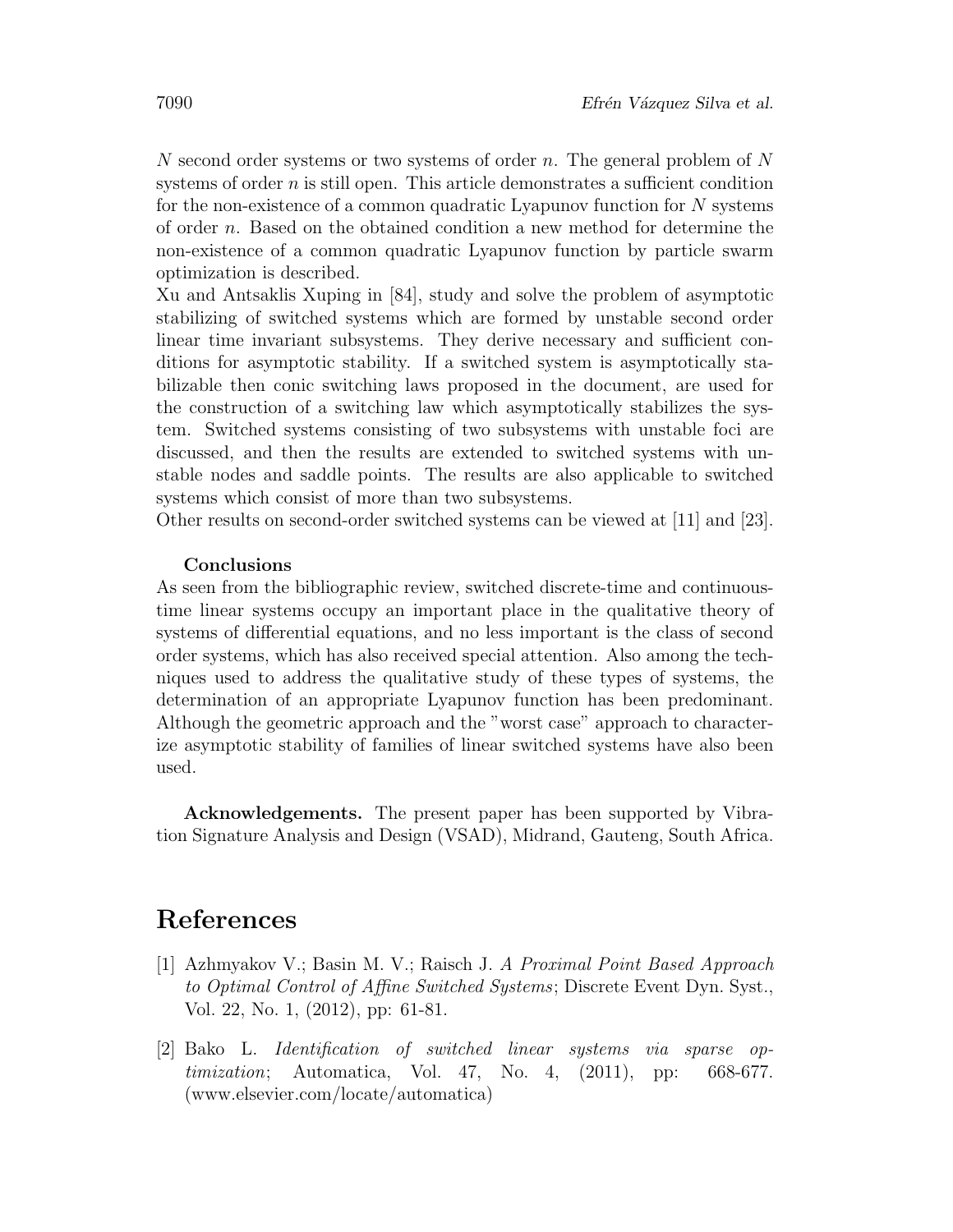- [3] Barkhordari Yazdi M.; Jahed-Motlagh M. R.; Attia S. A.; Raisch J. Modal exact linearization of a class of second-order switched nonlinear systems; Nonlinear Analysis: Real World Applications, Vol. 11, No. 4, (2010), pp: 2243-2252. (www.elsevier.com/locate/nonrwa)
- [4] Bejarano F. J., Fridman L. State exact reconstruction for switched linear systems via a super-twisting algorithm; International Journal of Systems Science, Vol. 42, No. 5, (2011), pp: 717-724. (http://dx.doi.org/10.1080/00207721.2010.502264)
- [5] Bejarano F. J.; Pisano A.; Usai E. Finite-time converging jump observer for switched linear systems with unknown inputs; Nonlinear Analysis: Hybrid Systems, Vol. 5, No. 2, (2011), pp: 174-188. (www.elsevier.com/locate/nahs)
- [6] Benzaouia A.; El Hajjaji A.; Tadeo F. Stabilization of switching Takagi-Sugeno systems by switched Lyapunov function; Int. J. Adapt. Control Signal Process, Vol. 25, No. 12, (2011), pp:1039-1049. (wileyonlinelibrary.com)
- [7] Bin Jiang; Dongsheng Du; Vincent Cocquempot. Fault Detection for Discrete-time Switched Systems with Interval Time-varying Delays; International Journal of Control, Automation, and Systems, Vol. 9, No. 2, (2011), pp: 396-401. (http://www.springer.com/12555)
- [8] Cai Chaohong; Mijanovic S. LMI- based stability analysis of linear hybrid systems with application to switched control of a refrigeration process; Asian Journal of Control, Vol. 14, No. 1, (2012), pp: 12-22. (wileyonlinelibrary.com)
- [9] Chang-Hua Lien; Ker-Wei Yu; Yeong-Jay Chung; Hao-Chin Chang; Jenq-Der Chen. Switching signal design for global exponential stability of uncertain switched nonlinear systems with time-varying delay; Nonlinear Analysis: Hybrid Systems, Vol. 5, No. 1, (2011), pp: 10-19. (www.elsevier.com/locate/nahs)
- [10] Chang-Hua Lien; Ker-Wei Yu; Yeong-Jay Chung; Yen-Feng Lin; Long-Yeu Chung; Jenq-Der Chen. Exponential stability analysis for uncertain switched neutral systems with interval-time-varying state delay; Nonlinear Analysis: Hybrid Systems, Vol. 3, No. 3, (2009), pp: 334-342. (www.elsevier.com/locate/nahs)
- [11] Da Conceição J. D. A; De La Hera M. G.; Vázquez S. E. Stability for a family of systems of differential equations with sectionally continuous righthand sides; Electronic Journal of Differential Equations (EJDE). Vol. 2009, No. 35, (2009), pp: 1-16. (http://ejde.math.txstate.edu/)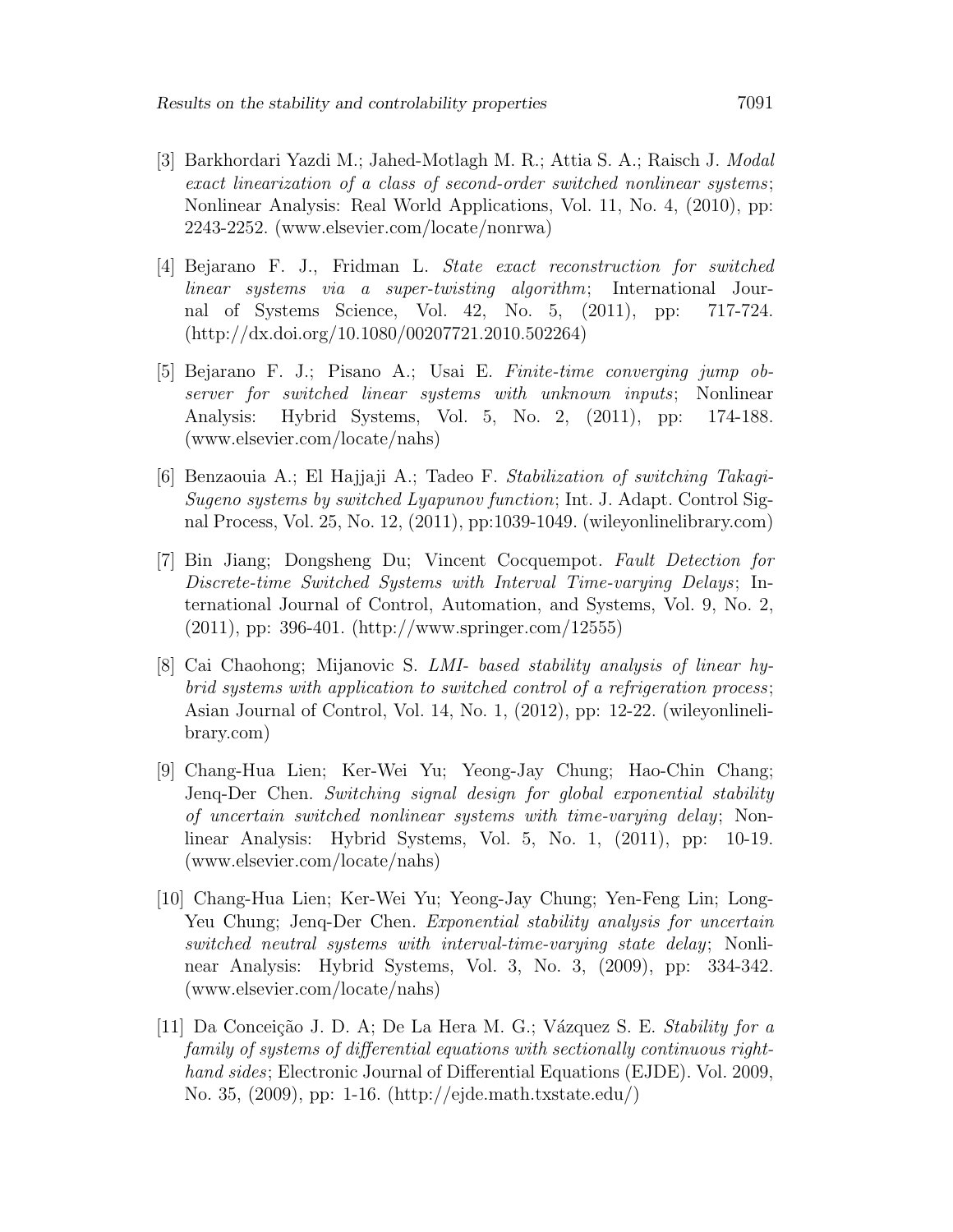- [12] Das T.; Mukherjee R. Optimally switched linear systems; Automatica, Vol. 44, No. 5, (2008), pp: 1437-1441. (www.elsevier.com/locate/automatica ) y (www.sciencedirect.com)
- [13] Davoodi M. R.; Golabi A.; Talebi H. A.; Momeni H. R. Simultaneous fault detection and control design for switched linear systems based on dynamic observer; Optim. Control Appl. Meth., (2011). (wileyonlinelibrary.com)
- [14] Deaecto G. S.; Geromel J. C.; Galbusera L.; Bolzern P. Extended small gain theorem for time-delay switched systems control and closed-loop robustness enhancement; International Journal of Control, Vol. 86, No. 6, (2013), pp: 1018-1025. (http://dx.doi.org/10.1080/00207179.2013.771284)
- [15] Ding Dawei; Yang Guanghong; Li Xiaoli.  $H_{\infty}$  filtering for discrete-time switched linear systems under arbitrary switching; J. Control Theory Appl., Vol. 9, No. 2, (2011), pp: 261-266.
- [16] Dongsheng Du; Bin Jiang; Peng Shi. Active fault-tolerant control for switched systems with time delay; Int. J. Adapt. Control Signal Process. Vol. 25, No. 5, (2011), pp: 466-480 . (wileyonlinelibrary.com)
- [17] Dongsheng Du; Bin Jiang; Peng Shi. Fault Estimation and Accommodation for Switched Systems with Time-varying Delay; International Journal of Control, Automation, and Systems, Vol. 9, No. 3, (2011), pp: 442-451. (http://www.springer.com/12555)
- [18] Dong Wang; Wei Wang; Peng Shi. Delay-dependent exponential stability for switched delay systems; Optim. Control Appl. Meth., Vol. 30, No. 4, (2009), pp: 383-397. (www.interscience.wiley.com)
- [19] Duarte-Mermoud M. A.; Ordóñez-Hurtado R. H.; Zagalak P. A method for determining the non-existence of a common quadratic Lyapunov function for switched linear systems based on particle swarm optimisation; International Journal of Systems Science, Vol. 43, No. 11, (2012), pp: 2015-2029. (http://dx.doi.org/10.1080/00207721.2012.687787)
- [20] Feng Z. G.; Teo K. L.; Rehbock V. A discrete filled function method for the optimal control of switched systems in discrete time; Optim. Control Appl. Meth., Vol. 30, No. 6, (2009), pp: 585-593. (www.interscience.wiley.com)
- [21] Feng Wei; Tian Jie; Zhao Ping. Stability analysis of switched stochastic systems; Automatica, Vol. 47, No. 1, (2011), pp: 148-157. (www.elsevier.com/locate/automatica)
- [22] Filipovic V. Global exponential stability of switched systems; Appl. Math. and Mech. -Engl. Ed., Vol. 32, No. 9, (2011), pp: 1197-1206.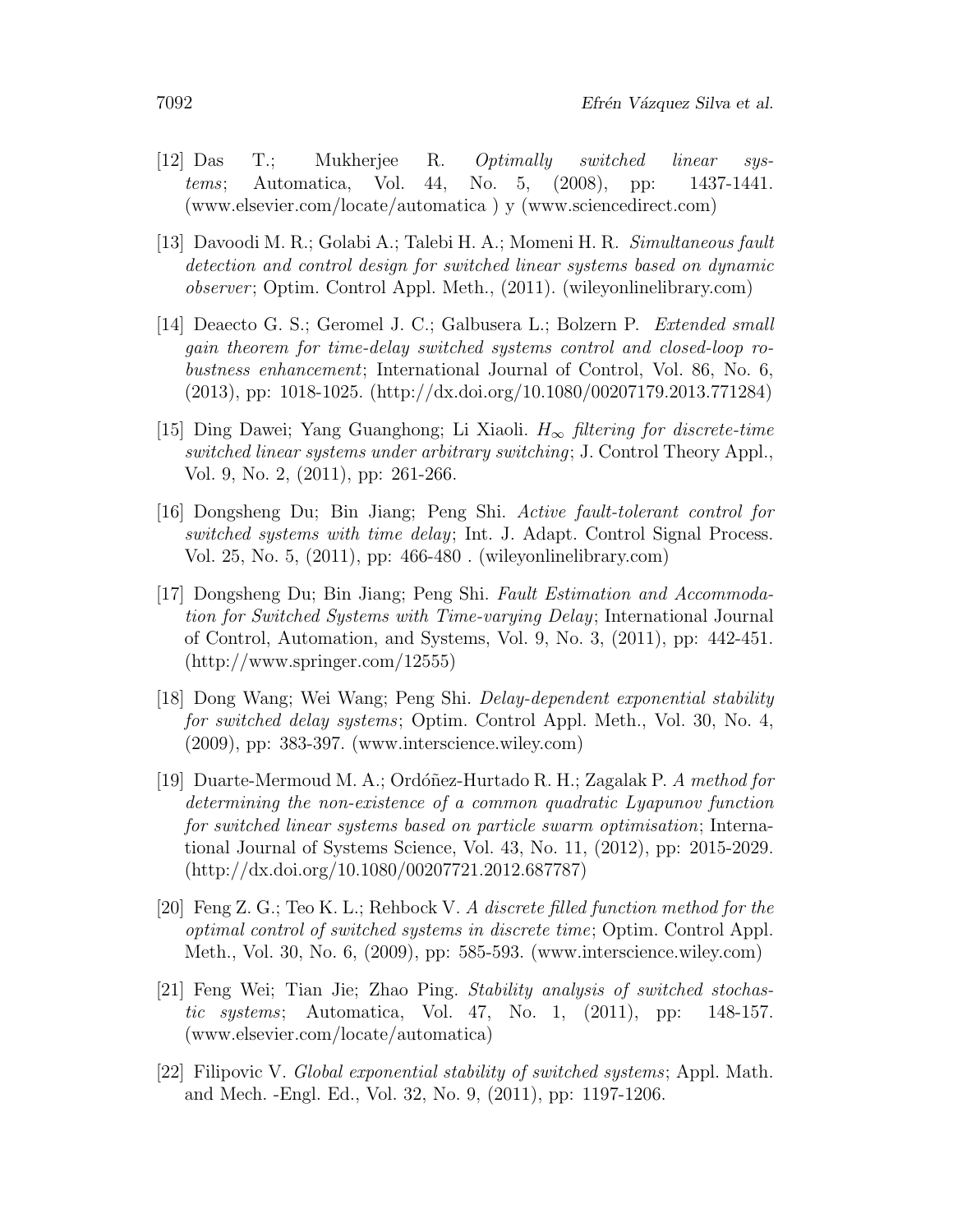- [23] Filippov A. F. Stability conditions of homogeneous systems with arbitrary switches of the operating modes; Automat. Remote Control; Vol. 41, No. 8, (1980), pp: 1078-1085.
- [24] Guisheng Zhai; Ryuuen Kou; Joe Imae; Tomoaki Kobayashi. Stability Analysis and Design for Switched Descriptor Systems; International Journal of Control, Automation, and Systems; Vol. 7, No. 3, (2009), pp: 349- 355. (http://www.springer.com/12555)
- [25] Guisheng Zhai; Xuping Xu. A commutation condition for stability analysis of switched linear descriptor systems; Nonlinear Analysis: Hybrid Systems, Vol. 5, No. 3, (2011), pp: 383-393. (www.elsevier.com/locate/nahs)
- [26] Hai Lin; Antsaklis P. J. Asymptotic disturbance attenuation properties for uncertain switched linear systems; Nonlinear Analysis: Hybrid Systems, Vol. 4, No. 2, (2010), pp: 279-290. (www.elsevier.com/locate/nahs)
- [27] Haimovich H.; Seron M.M. Componentwise ultimate bound and invariant set computation for switched linear systems; Automatica, Vol. 46, No. 11, (2010), pp: 1897-1901. (www.elsevier.com/locate/automatica)
- [28] Hara N.; Kokame H.; Konishi K. Singular value decomposition for a class of linear time-varying systems with application to switched linear systems; Systems and Control Letters, Vol. 59, No. 12, (2010), pp: 792-798. (www.elsevier.com/locate/sysconle)
- [29] Hernandez-Vargas E.; Colaneri P.; Middleton R.; Blanchini F. Discretetime control for switched positive systems with application to mitigating viral escape; Int. J. Robust. Nonlinear Control, Vol. 21, No. 10, (2011), pp:1093-1111. (wileyonlinelibrary.com)
- [30] Hidetoshi Oya; Kojiro Hagino. Robust Stabilization for a Class of Uncertain Switched Linear Systems via Variable Gain Controllers; Electronics and Communications in Japan, Vol. 92, No. 6, (2009), pp: 12 - 20.
- [31] Hien L.V.; Ha Q.P.; Phat V.N. Stability and stabilization of switched linear dynamic systems with time delay and uncertainties; Applied Mathematics and Computation, Vol. 210, No. 1, (2009), pp: 223-231. (www.elsevier.com/locate/amc)
- [32] Hongwei Lou; Rong Yang. Conditions for distinguishability and observability of switched linear systems; Nonlinear Analysis: Hybrid Systems, Vol. 5, No. 3, (2011), pp: 427-445. (www.elsevier.com/locate/nahs)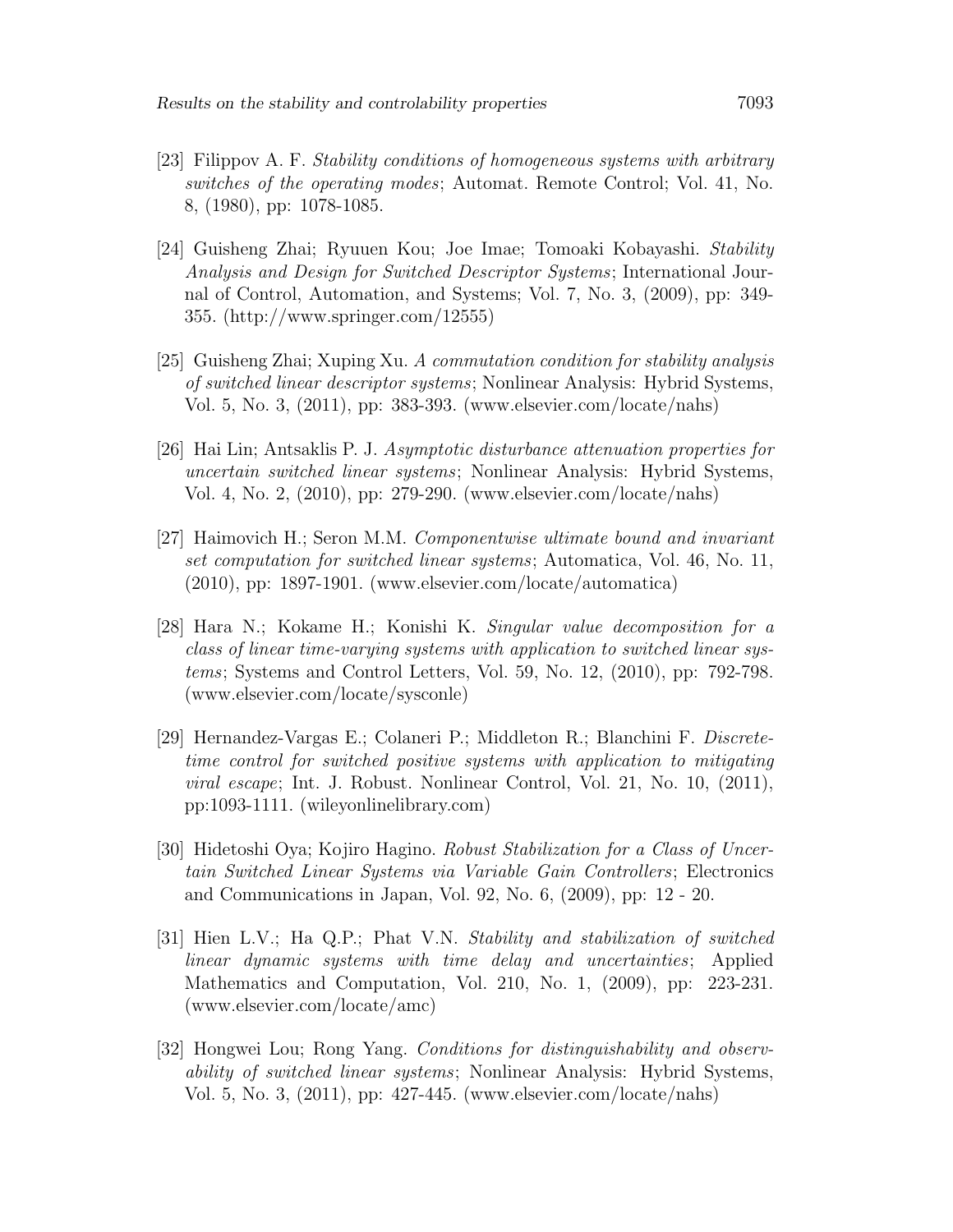- [33] Huang Z.H.; Venkatesh Y.V.; Xiang C.; Lee T.H. Frequency-domain  $L_2$ stability conditions for switched linear and nonlinear SISO systems; International Journal of Systems Science, Vol. 45, No. 3, (2012), pp: 682-701. (http://dx.doi.org/10.1080/00207721.2012.724199)
- [34] Ibeas A. Superstability of linear switched systems; International Journal of Systems Science, (2013). (http://dx.doi.org/10.1080/00207721.2013.770582)
- [35] Ibeas A.; de la Sen M. Artificial intelligence and graph theory tools for describing switched linear control systems; Applied Artificial Intelligence: An International Journal, Vol. 20, No. 9, (2006), pp: 703-741. (http://dx.doi.org/10.1080/08839510600903718)
- [36] Jinhuan Wang; Daizhan Cheng; Xiaoming Hu. An extension of LaSalles Invariance Principle for a class of switched linear systems; Systems and Control Letters, Vol. 58, No. 10-11, (2009), pp: 754-758. (www.elsevier.com/locate/sysconle)
- [37] Juing-Shian Chiou; Chi-Jo Wang; Chun-Ming Cheng; Chih-Chieh Wang. Analysis and synthesis of switched nonlinear systems using the T-S fuzzy model; Applied Mathematical Modelling, Vol. 34, No. 6, (2010), pp: 1467- 1481. (www.elsevier.com/locate/apm)
- [38] Juing-Shian Chiou; Chi-Jo Wang; Chun-Ming Cheng. On delay-dependent stabilization analysis for the switched time-delay systems with the statedriven switching strategy; Journal of the Franklin Institute, Vol. 348, No. 2, (2011), pp: 261-276. (www.elsevier.com/locate/jfranklin ) y (www.sciencedirect.com)
- [39] Jun Zhao; Hill D. J. Vector  $L_2$ -gain and stability of feedback switched systems; Automatica, Vol. 45, No. 7, (2009), pp: 1703-1707. (www.elsevier.com/locate/automatica)
- [40] Ke Hu; Jingqi Yuan. Delay-dependent  $H_{\infty}$  control of linear discretetime systems with time-varying delay via switched system approach; Int. J. Adapt. Control Signals Process, Vol. 23, No. 12, (2009), pp: 1104 -1112. (www.interscience.wiley.com)
- [41] Lian Jie; Zhao Jun. Robust  $H_{\infty}$  Control of Uncertain Switched Systems: a Sliding Mode Control Design; Acta Automatica Sinica, Vol. 35, No. 9, (2009), pp: 965 - 970. (www.sciencedirect.com)
- [42] Lian Jie; Zhao Jun. Robust  $H_{\infty}$  integral sliding mode control for a class of uncertain switched nonlinear systems; J. Control Theory Appl., Vol. 8, No. 4, (2010), pp: 521-526.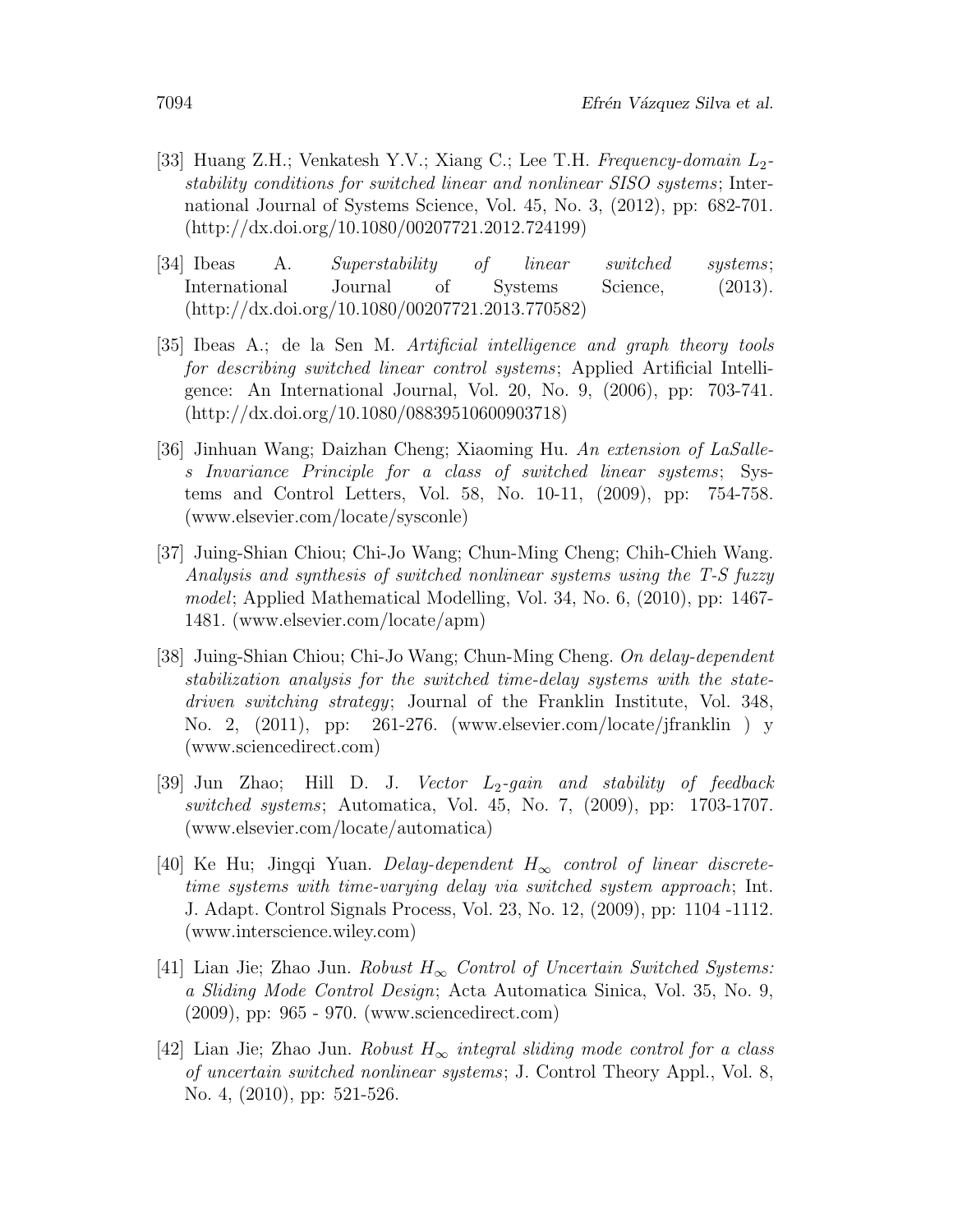- [43] Liang Lu; Zongli Lin; Haijun Fang.  $L_2$  gain analysis for a class of switched systems; Automatica, Vol. 45, No. 4, (2009), pp: 965-972. (www.elsevier.com/locate/automatica)
- [44] Ligang Wu; Lam J. Sliding mode control of switched hybrid systems with time-varying delay; Int. J. Adapt. Control Signal Process, Vol. 22, No. 10, (2008), pp: 909 - 931. (www.interscience.wiley.com)
- [45] Ligang Wu; Wei Xing Zheng. Weighted  $H_{\infty}$  model reduction for linear switched systems with time-varying delay; Automatica, Vol. 45, No. 1, (2009), pp: 186-193. (www.elsevier.com/locate/automatica)
- [46] Lin Jin-Xing; Fei Shu-Min. Robust Exponential Admissibility of Uncertain Switched Singular Time-delay Systems; Acta Automatica Sinica, Vol. 36, No. 12, (2010), pp: 1773 - 1779. (www.sciencedirect.com)
- [47] Lixian Zhang; El-Kebir Boukas; Peng Shi. µ-Dependent model reduction for uncertain discrete-time switched linear systems with average dwell time; International Journal of Control, Vol. 82, No. 2, (2009), pp: 378-388. (http://dx.doi.org/10.1080/00207170802126856)
- [48] Lixian Zhang; Huijun Gao. Asynchronously switched control of switched linear systems with average dwell time; Automatica, Vol. 46, No. 5, (2010), pp: 953-958. (www.elsevier.com/locate/automatica)
- [49] Magdi S. Mahmoud. Switched discrete-time systems with time*varying delays:* A generalized  $H_2$  approach; Computers and Mathematics with Applications, Vol. 57, No. 1, (2009), pp: 79-95. (www.elsevier.com/locate/camwa)
- [50] Magdi S. Mahmoud; Fouad M. AL-Sunni. Interconnected continuoustime switched systems: Robust stability and stabilization; Nonlinear Analysis: Hybrid Systems, Vol. 4, No. 3, (2010), pp: 531-542. (www.elsevier.com/locate/nahs)
- [51] Magdi S. Mahmoud; Yuanqing Xia. Switched state feedback for uncertain continuous-time systems with interval delays; Int. J. Robust. Nonlinear Control, Vol. 21, No. 9, (2011), pp: 1046-1056. (wileyonlinelibrary.com)
- [52] Mahmoud Magdi S. *Generalized H<sub>2</sub>* control of switched discrete-time systems with unknown delays; Applied Mathematics and Computation, Vol. 211, No. 1, (2009), pp: 33 - 44. (www.elsevier.com/locate/amc)
- [53] Margaliot M.; Hespanha J. P. Root-mean-square gains of switched linear systems: A variational approach; Automatica, Vol. 44, No. 9, (2008), pp: 2398-2402. (www.elsevier.com/locate/automatica)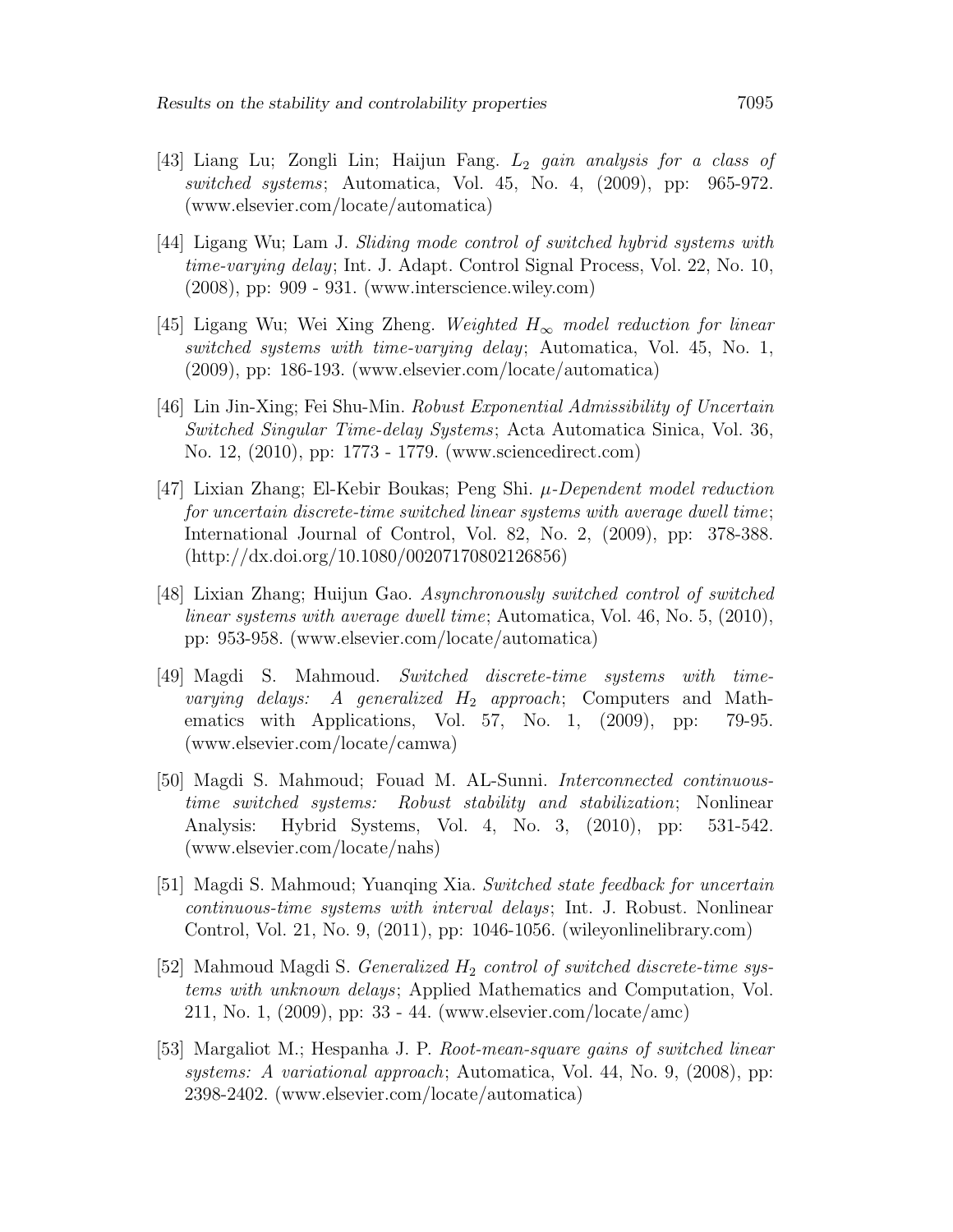- [54] Mohamad S. A.; Xinzhi Liu. Stability of singularly perturbed switched systems with time delay and impulsive effects; Nonlinear Analysis, Vol. 71, No. 9, (2009), pp: 4297-4308. (www.elsevier.com/locate/na)
- [55] Mojica-Nava E.; Quijano N.; Rakoto-Ravalontsalama N.; Gauthier A. A polynomial approach for stability analysis of switched systems; Systems and Control Letters, Vol. 59, No. 2, (2010), pp: 98-104. (www.elsevier.com/locate/sysconle)
- [56] Monovich T.; Margaliot M. A second-order maximum principle for discrete-time bilinear control systems with applications to discrete-time linear switched system; Automatica, Vol. 47, No. 7, (2011), pp: 1489-1495. ( www.elsevier.com/locate/automatica)
- [57] Naohisa Otsuka. Disturbance decoupling with quadratic stability for switched linear systems; Systems and Control Letters, Vol. 59, No. 6, (2010), pp: 349-352. (www.elsevier.com/locate/sysconle)
- [58] Narendra K. S.; Balakrishnan J. A common Lyapunov function for stable LTI systems with commuting A-matrices; IEEE Trans. on Automatic Control, vol. 39, (1994), pp: 2469-2471.
- [59] Ni Wei; Cheng Daizhan. Stabilization of switched linear systems with constrained inputs; J. Syst. Sci. Complex, Vol. 25, No. 1, (2012), pp: 60-70.
- [60] Orani N.; Pisano A.; Franceschelli M.; Giua A.; Usai E. Robust reconstruction of the discrete state for a class of nonlinear uncertain switched systems; Nonlinear Analysis: Hybrid Systems, Vol. 5, No. 2, (2011), pp: 220-232. ( www.elsevier.com/locate/nahs)
- [61] Ordóñez-Hurtado R.H.; Duarte-Mermoud M.A. Finding common quadratic Lyapunov functions for switched linear systems using particle swarm optimisation; International Journal of Control, Vol. 85, No. 1, (2012), pp: 12-25. (http://dx.doi.org/10.1080/00207179.2011.637133)
- [62] Pérez C.; Benítez F. Closed curve solutions and limit cycles in a class of second-order switched nonlinear systems; Systems and Control Letters, Vol. 60, No. 8, (2011), pp: 658-664. (www.elsevier.com/locate/sysconle)
- [63] Ping Li; Shou-Ming Zhong. BIBO stabilization of piecewise switched linear systems with delays and nonlinear perturbations; Applied Mathematics and Computation, Vol. 213, No. 2, (2009), pp: 405-410.
- [64] Qing-Kui Li; Jun Zhao; Dimirovski G. M. Tracking control for switched time-varying delays systems with stabilizable and unstabilizable subsystems;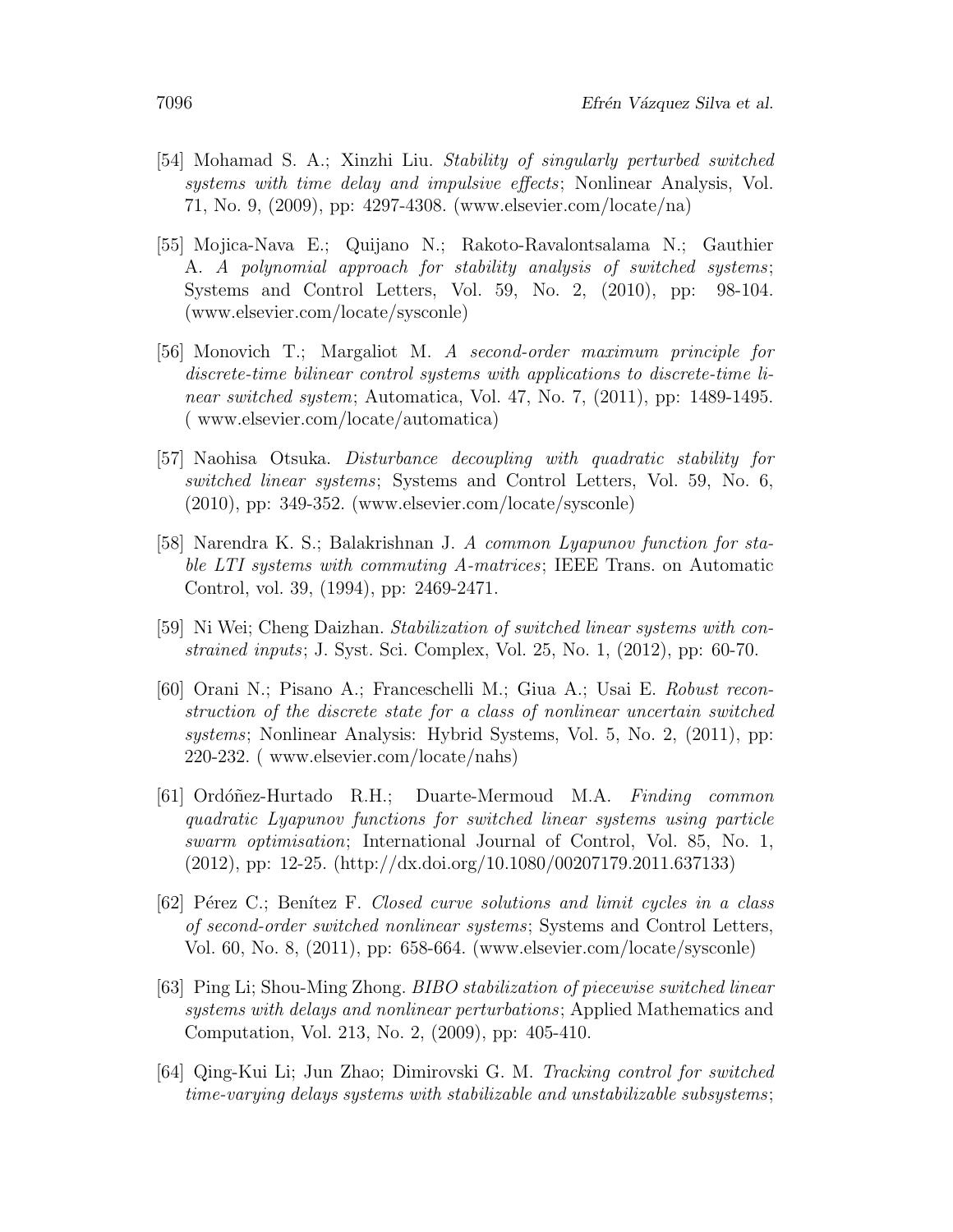Nonlinear Analysis: Hybrid Systems, Vol. 3, No. 2, (2009), pp: 133-142. (www.elsevier.com/locate/nahs)

- [65] Qing-Kui Li; Jun Zhao; Xiang-Jie Liu; Dimirovski G. M. Observer-based tracking control for switched linear systems with time-varying delay; Int. J. Robust. Nonlinear Control, Vol. 21, No. 3, (2011), pp: 309-327. (wileyonlinelibrary.com)
- [66] Riedinger P.; Sigalotti M.; Daafouz J. On the algebraic characterization of invariant sets of switched linear systems; Automatica, Vol. 46, No. 6, (2010), pp: 1047-1052. (www.elsevier.com/locate/automatica)
- [67] Salazar D.; Venkatesan G.; Moen D. Switching Linear Models: A General Approach; Communications in Statistics - Simulation and Computation, Vol. 34, No. 2, (2005), pp: 309-320. (http://dx.doi.org/10.1081/SAC-200055658)
- [68] Shen Cong. Characterising the stabilisability for second-order linear switched systems; International Journal of Control, Vol. 86, No. 3, (2013), pp: 519-528. (http://dx.doi.org/10.1080/00207179.2012.747108)
- [69] Shouwei Zhao; Jitao Sun. Controllability and observability for time-varying switched impulsive controlled systems; Int. J. Robust Nonlinear Control, Vol. 20, No. 12, (2010), pp: 1313-1325. (www.interscience.wiley.com)
- [70] Song Y.; Gu Y .; Fei M. Stabilization for a class of second-order switched systems with saturation constrains; Journal of Shanghai University (Engl Ed), Vol. 13, No. 4, (2009), pp: 274-275.
- [71] Tadanao Zanma; Akira Yamakaji; Muneaki Ishida. Model Predictive Control Based Switching of Multimodal Controllers in Switched Systems; Electrical Ingineering in Japan, Vol. 166, No. 3, (2009), pp: 420 - 427. (www.interscience.wiley.com)
- [72] Tokarzewski J. Stability of periodically switched linear systems and the switching frequency; International Journal of Systems Science, Vol. 18, No. 4, (1987), pp: 697-726. (http://dx.doi.org/10.1080/00207728708964001)
- [73] Vu Trieu Minh; Mokhtar Awang; Setyamartana Parman. Conditions for Stabilizability of Linear Switched Systems; International Journal of Control, Automation, and Systems, Vol. 9, No. 1, (2011), pp:139-144. (http://www.springer.com/12555)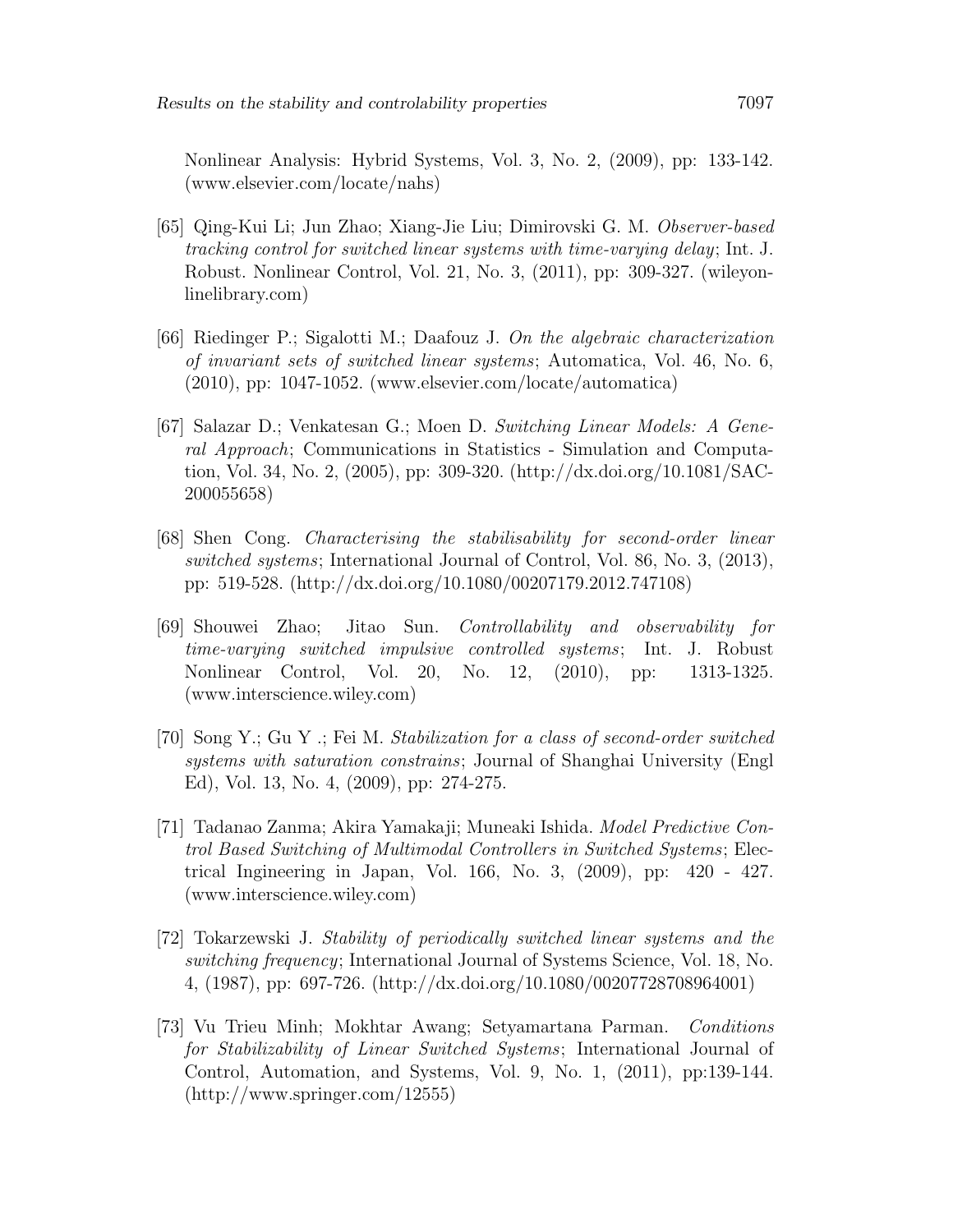- [74] Wang Limin; Shao Cheng. Robust stability analysis of switched uncertain systems with multiple time-varying delays and actuator failures; J. Control Theory Appl., Vol. 9, No. 2, (2011), pp: 267-272.
- [75] Wei Zhu. Stability analysis of switched impulsive systems with time delays; Nonlinear Analysis: Hybrid Systems, Vol. 4, No. 3, (2010), pp: 608-617. (www.elsevier.com/locate/nahs)
- [76] Wei Ni; Daizhan Cheng. Control of switched linear systems with input saturation; International Journal of Systems Science, Vol. 41, No. 9, (2010), pp: 1057-1065. (http://dx.doi.org/10.1080/00207720903201865)
- [77] Wei Zhang; Jianghai Hu; Jianming Lian. Quadratic optimal control of switched linear stochastic systems; Systems and Control Letters, Vol. 59, No. 11, (2010), pp: 736-744. (www.elsevier.com/locate/sysconle)
- [78] Weiming Xiang; Jian Xiao.  $H_{\infty}$  finite-time control for switched nonlinear discrete-time systems with norm-bounded disturbance; Journal of the Franklin Institute, Vol. 348, No. 2, (2011), pp: 331-352. (www.elsevier.com/locate/jfranklin)
- [79] Weiming Xiang; Jian Xiao. Finite-time stability and stabilisation for switched linear systems; International Journal of Systems Science, Vol. 44, No. 2, (2013), pp: 384-400. (http://dx.doi.org/10.1080/00207721.2011.604738)
- [80] Xiangze Lin; Haibo Du; Shihua Li. Finite-time boundedness and  $L_2$ -gain analysis for switched delay systems with norm-bounded disturbance; Applied Mathematics and Computation, Vol. 217, No. 12, (2011), pp: 5982- 5993. (www.elsevier.com/locate/amc)
- [81] Xinzhi Liu; Shuai Yuan. Reduced-order fault detection filter design for switched nonlinear systems with time delay; Nonlinear Dyn., Vol. 67, No. 1, (2012), pp: 601-617.
- [82] Xiongping Dai; Yu Huang; Mingqing Xiao. Periodically switched stability induces exponential stability of discrete-time linear switched systems in the sense of Markovian probabilities; Automatica, Vol. 47, No. 7, (2011), pp: 1512-1519. (www.elsevier.com/locate/automatica)
- [83] Xiuyong Ding; Lan Shu; Zhaohao Wang. On stability for switched linear positive systems; Mathematical and Computer Modelling, Vol. 53, No. 5-6, (2011), pp: 1044 -1055. (www.elsevier.com/locate/mcm)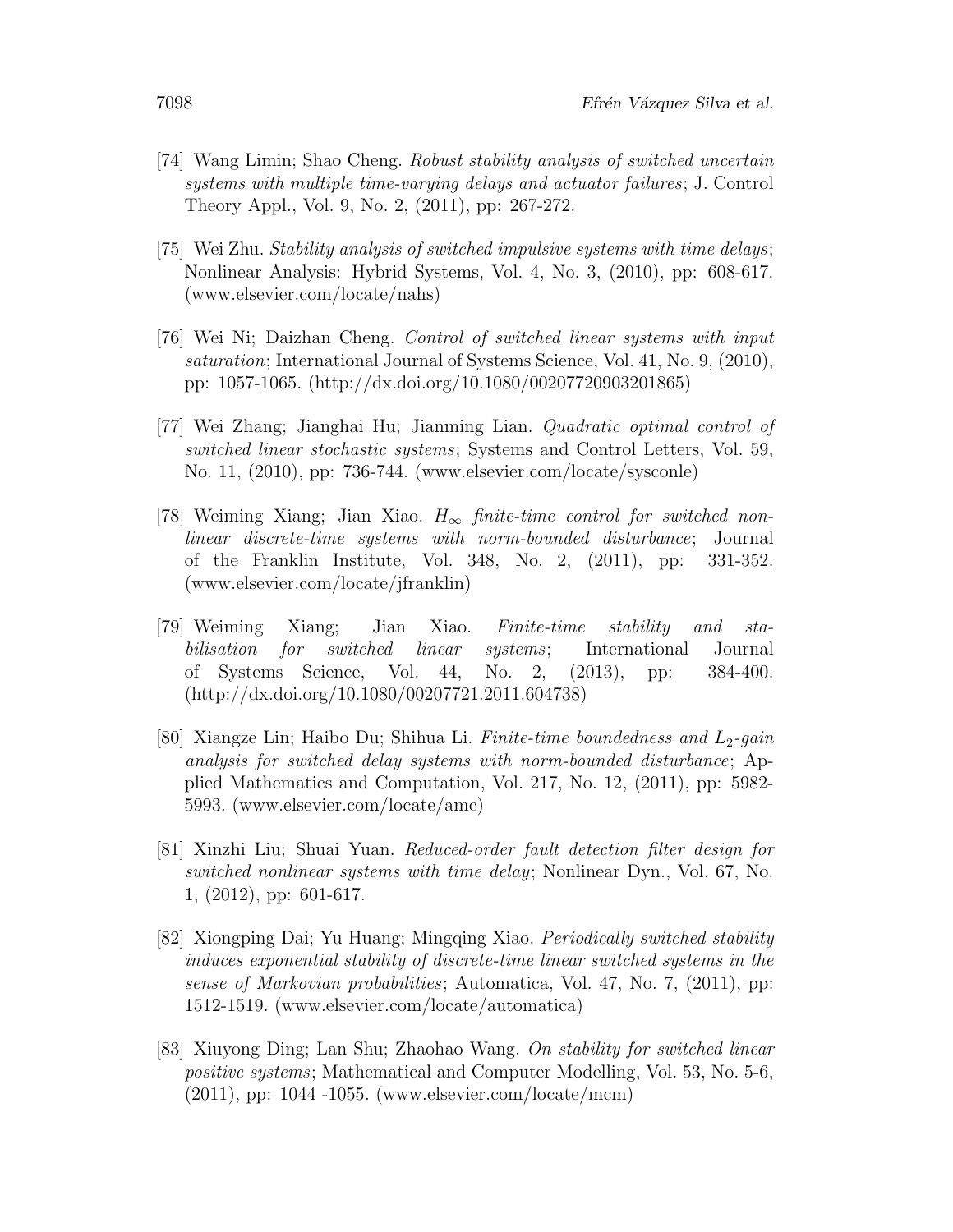- [84] Xuping Xu; Antsaklis P. J. Stabilization of second-order LTI switched systems; International Journal of Control, Vol. 73, No. 14, (2000), pp: 1261-1279. (http://dx.doi.org/10.1080/002071700421664)
- [85] Xuping Xu; Guisheng Zhai; Shouling He. Some results on practical stabilizability of discrete-time switched affine systems; Nonlinear Analysis: Hybrid Systems, Vol. 4, No. 1, (2010), pp: 113-121. (www.elsevier.com/locate/nahs)
- [86] Yali Dong; Jinying Liu; Shengwei Mei; Mingliang Li. Stabilization for switched nonlinear time-delay systems; Nonlinear Analysis: Hybrid Systems, Vol. 5, No. 1, (2011), pp: 78-88. (www.elsevier.com/locate/nahs)
- [87] Yanyan Liu; Jun Zhao. Stabilization of switched nonlinear systems with passive and non-passive subsystems; Nonlinear Dynamics, Vol. 67, No. 3, (2012), pp:1709-1716.
- [88] Yanhui Tong; Lixian Zhang; Peng Shi; Changhong Wang. A common linear copositive Lyapunov function for switched positive linear systems with commutable subsystems; International Journal of Systems Science, Vol. 44, No. 11, (2013), pp: 1994-2003. (http://dx.doi.org/10.1080/00207721.2012.683830)
- [89] Yfoulis C. A.; Shorten R. A numerical technique for the stability analysis of linear switched systems; International Journal of Control, Vol. 77, No. 11, (2004), pp: 1019-1039. (http://dx.doi.org/10.1080/002071704200026963)
- [90] Yue Yang; Cheng Xiang; Tong Heng Lee. Sufficient and necessary conditions for the stability of second-order switched linear systems under arbitrary switching; International Journal of Control, Vol. 85, No. 12, (2012), pp: 1977-1995. (http://dx.doi.org/10.1080/00207179.2012.713987)
- [91] Yu Huang; Jun Luo; Tingwen Huang; MingQing Xiao. The set of stable switching sequences for discrete-time linear switched systems; J. Math. Anal. Appl., Vol. 377, No. 2, (2011), pp: 732-743. (www.elsevier.com/locate/jmaa )
- [92] Yu Lei; Fei Shumin; Zhu Hairong; Li Xun. Adaptive tracking  $H_{\infty}$  control for switched nonlinear systems with unknown control gain sign; J. Control Theory Appl., Vol. 9, No. 4, (2011), pp: 579-583.
- [93] Zhang Xiaoli. Analysis of robust stability for switched systems with multiple time-delays; J. Control Theory Appl., Vol. 9, No. 2, (2011), pp: 283-288.